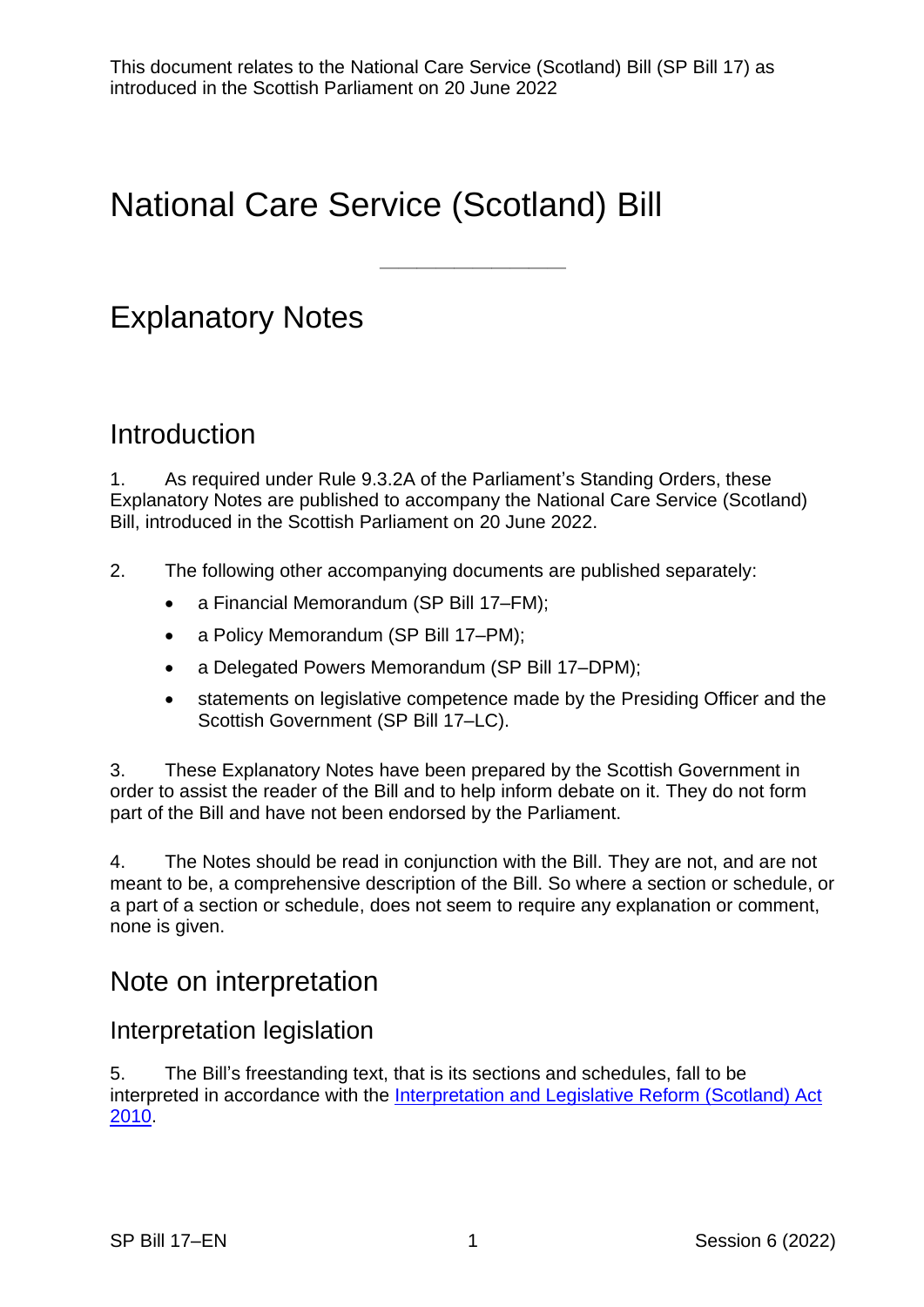6. Text that the Bill inserts into other enactments falls to be interpreted in accordance with the interpretation legislation that applies to that enactment. For example, text inserted into the Regulation of Care (Scotland) Act 2001 falls to be interpreted in accordance with the [Scotland Act 1998 \(Transitory and Transitional](https://www.legislation.gov.uk/uksi/1999/1379/contents/made)  [Provisions\) \(Publication and Interpretation etc. of Acts of the Scottish Parliament\) Order](https://www.legislation.gov.uk/uksi/1999/1379/contents/made)  [1999.](https://www.legislation.gov.uk/uksi/1999/1379/contents/made)

## References to the National Care Service and the services it provides

<span id="page-1-0"></span>7. Many of the provisions in Part 1 of the Bill refer to the National Care Service and the services it provides. How those references are to be understood as a matter of law is addressed by section 35.

8. As these Notes follow the Bill in frequently referring to the National Care Service, it may be helpful to clarify at the outset that the National Care Service is not a single legal entity but an umbrella term encompassing:

- the care boards established under Chapter 1 of Part 1 of the Bill, and
- the Scottish Ministers, but only insofar as they are acting under powers or duties they have because of the Bill or regulations made in exercise of certain powers conferred by the Bill.

9. Where the Bill refers to a service that the National Care Service provides, it is referring to a service provided by any of the institutions comprising the National Care Service. Of course those institutions will have a range of "back-office" services, such as human resources, facilities management and so forth. Those are not the services that are meant by references in Part 1 of the Bill to services that are provided by the National Care Service. Section 35(3) provides that a reference in Part 1 of the Bill to services provided by the National Care Service is to the care and support services that the institutions provide. The institutions' role in providing care and support services will derive from functions to provide services being conferred on them by regulations made under Chapter 6 of Part 1.

<span id="page-1-1"></span>10. Many of the enactments from which the National Care Service institutions will derive their functions distinguish between providing a service and securing the provision of a service. For example, [section 12\(1\) of the Social Work \(Scotland\) Act 1968](https://www.legislation.gov.uk/ukpga/1968/49/section/12) states that local authorities are "to provide or secure the provision of … [certain] facilities". Similarly, [section 13A\(1\) of that Act](https://www.legislation.gov.uk/ukpga/1968/49/section/13A) distinguishes between providing accommodation and making arrangements for the appropriate and adequate provision of accommodation. Section 35(4) of the Bill clarifies that a reference in Part 1 to a National Care Service institution providing a service includes its securing the provision of a service (for example by contracting a third party to provide the service). This does not change the nature of any function that may be transferred to the National Care Service by regulations under Chapter 6 of Part 1. If an enactment that confers on a person the function of providing a service does not permit the person to contract out the provision of the service, section 35(4) will not change that position. The purpose of section 35(4) is to ensure that the references in Part 1 of the Bill to a service being provided catch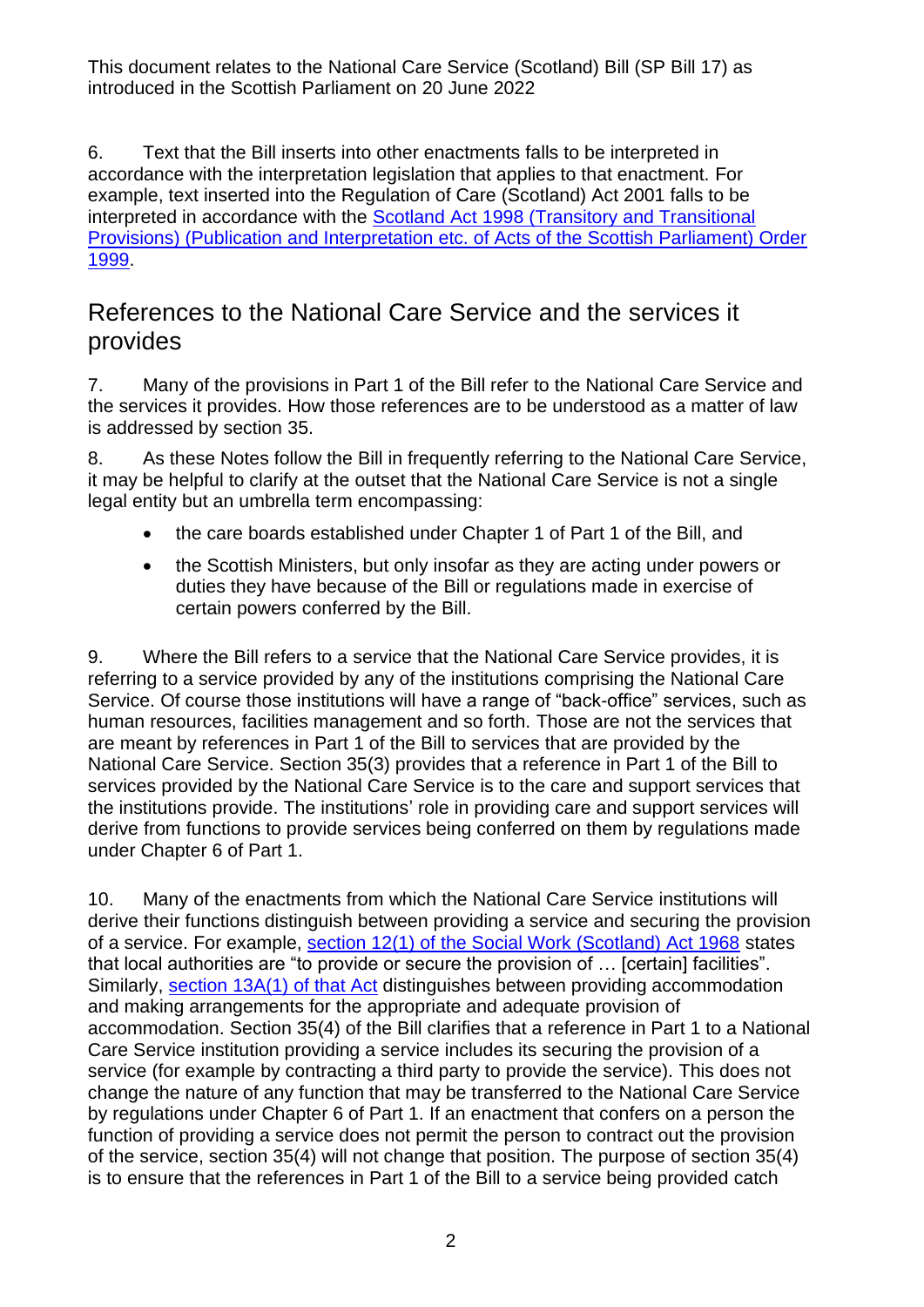those services that are being provided under an arrangement with a National Care Service institution, rather than being provided by the institution directly, where the law allows for that.

## Overview of the Bill

- 11. The Bill is divided into the following Parts:
	- Part 1 establishes the National Care Service. It makes the Scottish Ministers responsible for organising the National Care Service, enables them to establish new public institutions called care boards to comprise the National Care Service and gives the Ministers power to make regulations transferring health and social care functions to the institutions comprising the National Care Service.
	- Part 2 gives the Scottish Ministers' powers to make records about people's health and social care more consistent and better integrated.
	- Part 3 contains modifications to existing laws relating to the provision and regulation of care.
	- Part 4 contains provisions usually found at the end of a Bill, namely the power to make ancillary regulations, further elaboration in relation to regulation-making powers elsewhere in the Bill and the sections dealing with commencement and short title.

## Part 1: The National Care Service

## Chapter 1: Principles and institutions of the National Care Service

12. Chapter 1 of Part 1 of the Bill provides the legal foundations for the National Care Service.

13. Section 1 defines the National Care Service principles, which are then referred to in:

- section 2(2), which requires the Scottish Ministers to run the National Care Service in the way that seems to them to best reflect the principles,
- Chapter 2 of Part 1, which as further explained below, requires care boards and the Scottish Ministers to have strategies for how they will deliver frontline care and support services in ways that best reflect the principles.

14. Sections 2 and 3 establish the Scottish Ministers' overarching responsibilities for the National Care Service. Section 2 makes them responsible for there being a national service designed to improve the wellbeing of the people of Scotland. This Ministerial responsibility is the foundation for the National Care Service, in the same way that the Ministerial responsibility created by [section 1 of the National Health Service \(Scotland\)](https://www.legislation.gov.uk/ukpga/1978/29/section/1)  [Act 1978](https://www.legislation.gov.uk/ukpga/1978/29/section/1) is the foundation for the National Health Service in Scotland. Section 3 gives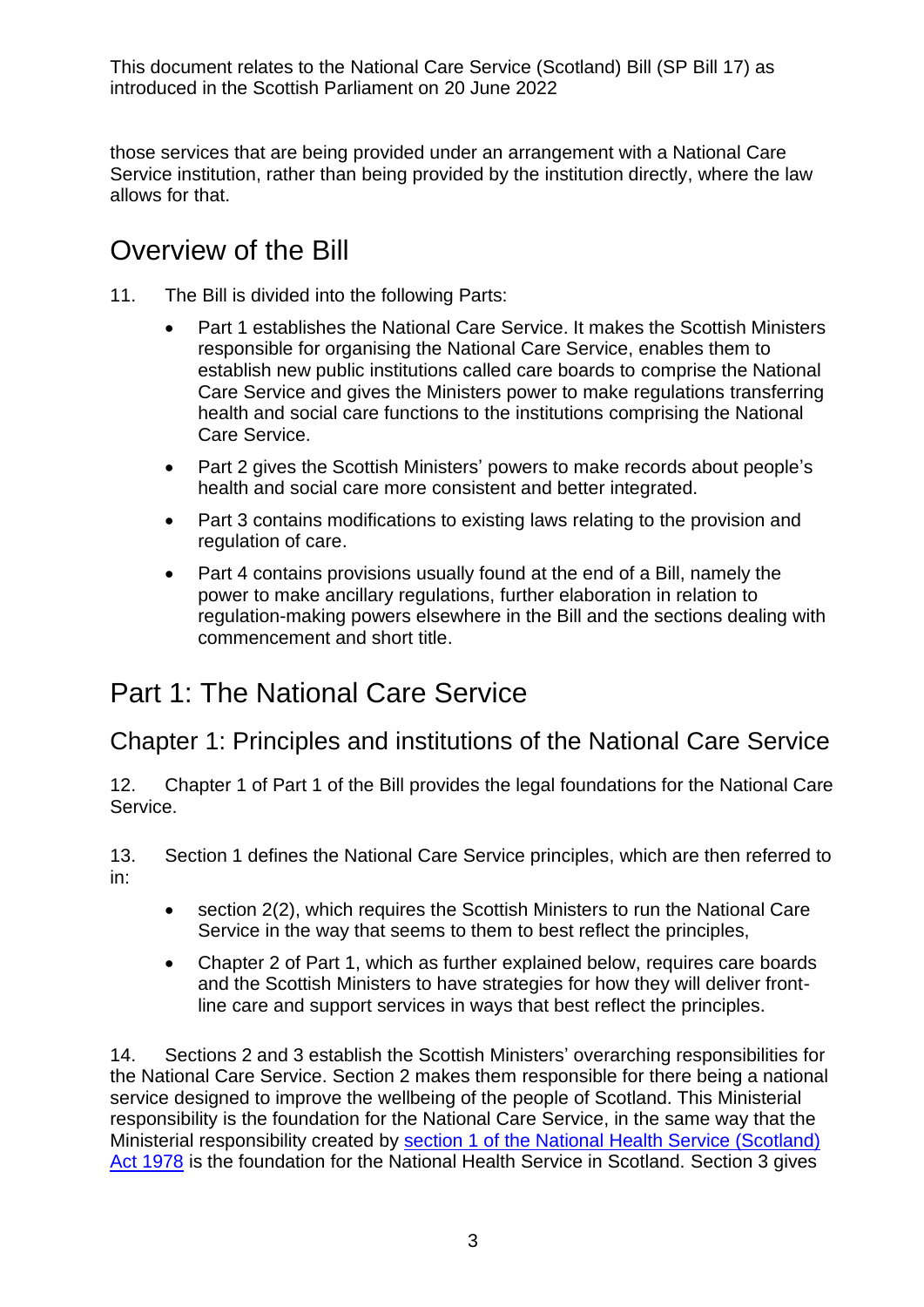the Scottish Ministers responsibility for ensuring that there is continuous improvement in the way that the National Care Service delivers services.

15. Sections 4 and 5 make provision about care boards. A care board is a statutory body which can be given legal responsibilities to provide services to individuals by regulations under Chapter 6 of Part 1. Section 2 is not prescriptive about how the Scottish Ministers are to promote a national service to improve the wellbeing of the people of Scotland. Conferring functions on care boards to provide, or arrange for the provision of, services is one of the ways in which they might fulfil that duty, in the same way as the Ministerial duty under section 1 of the National Health Service Act is in part fulfilled by service-delivery functions being conferred on health boards and special health boards.

<span id="page-3-0"></span>16. Section 4 provides for two types of care board: local care boards and special care boards. Local care boards are boards with responsibility for particular geographical areas. The Scottish Ministers have a duty under subsection (2) to establish local care boards, and while it is for them to identify in regulations the area that each local care board is responsible for, they must arrange the areas of the boards so that no part of Scotland is without a local care board or has more than one.

<span id="page-3-1"></span>17. A special care board need not be given a particular geographical area of responsibility. The purpose of establishing a special care board might, for example, be to have it provide certain services throughout all of Scotland.

18. Section 4(5) incorporates schedules 1 and 2 into the Bill. They are discussed later in these Notes.

19. Section 5 provides a clear statutory basis for the Scottish Ministers funding care boards, and providing financial backing for them in other ways such as acting as their guarantor or undertaking to indemnify them against losses.

## Chapter 2: Strategic planning

#### Overview of Part 1, Chapter 2

20. Chapter 2 of Part 1 of the Bill requires care boards and the Scottish Ministers (if they are directly delivering or arranging for the delivery of care and support services) to have in place a strategic plan. An institution's strategic plan is a document setting out the arrangements that the institution has in place for delivering services and an account of how those arrangements have been designed to reflect the National Care Service principles set out in section 1 (this latter part of a strategic plan is referred to as an ethical commissioning strategy). In the case of a care board, a strategic plan also has to set out its vision, objectives and budget projections. A strategic plan prepared by the Scottish Ministers has to cover those maters too, but only in relation to care and support services, not in relation to their wider responsibilities. A strategic plan must be periodically consulted on and revised.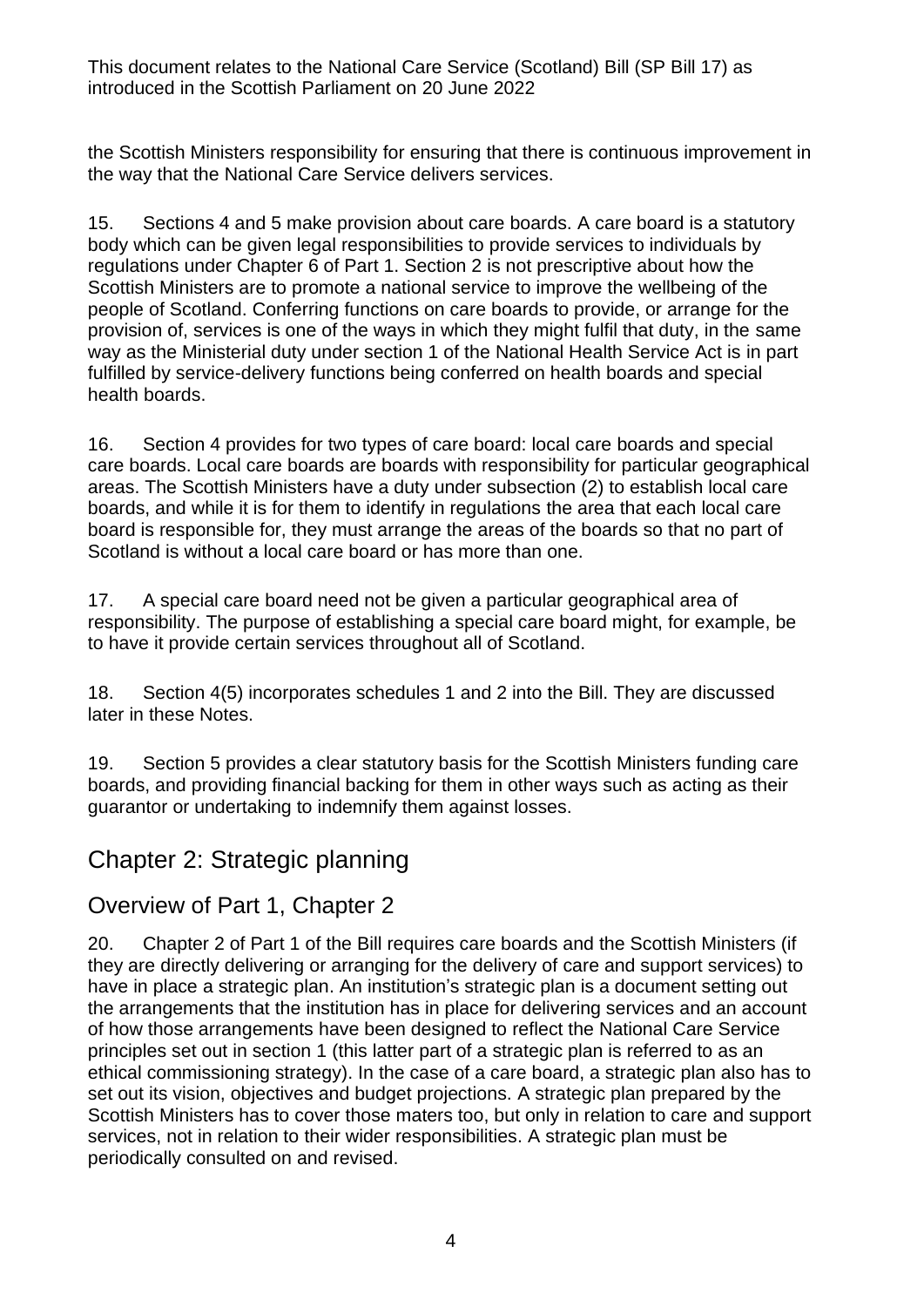## The Scottish Ministers' strategic plan

21. Section 6 requires the Scottish Ministers to have a strategic plan, but only if they are delivering, or arranging for the delivery, of services directly as a National Care Service institution. That may not be a role the Scottish Ministers assume, or they may relinquish it, preferring to leave the delivery of all front-line services to care boards. As a strategic plan is concerned with how a National Care Service institution plans to deliver its services, if the Scottish Ministers are not delivering services as a National Care Service institution they cannot have a strategic plan for doing so.

22. If, and for so long as, the Scottish Ministers are delivering services as a National Care Service institution, they are required to have a strategic plan for those services. Before adopting a new strategic plan they must consult publicly on it in draft.

<span id="page-4-0"></span>23. At a minimum the Scottish Ministers must adopt, and therefore consult on, a new strategic plan every 3 years. The periodic cycle of updating strategic plans may be disrupted if, during the lifetime of a plan, the Scottish Ministers assume responsibility for delivering a further service as a National Care Service institution. In that event, the strategic plan operating immediately before the adoption of the new responsibility would no longer be a plan covering all of the services referred to in subsection (1) of section 6 and so the Scottish Ministers would need to adopt a new strategic plan covering all of the services being provided by them as a National Care Service institution as soon as possible in order to bring themselves back into compliance with the duty in subsection  $(2).$ 

24. A further way in which the cycle of updating strategic plans may be disrupted would be if the Scottish Ministers ceased to have responsibility for delivering any services as a National Care Service institution. In that event the conditions in subsection (1) would no longer be met, and so the Scottish Ministers would no longer be required to have a strategic plan.

#### Care boards' strategic plans

25. Section 7 requires care boards to have strategic plans. In order to adopt a new strategic plan, a care board must follow the process set out in section 8. It is a 3 step process:

- the care board must first consult other public-sector organisations on a draft of its plan,
- then it has to consult the public on a draft of its plan (which may, but need not be, the same draft it consulted the other public-sector organisations about),
- finally it has to get the Scottish Ministers to approve its draft plan.

26. The consultative aspects of the process differ slightly as between local care boards and special care boards (for discussion of the two types of care board see paragraphs [16](#page-3-0) and [17](#page-3-1) above).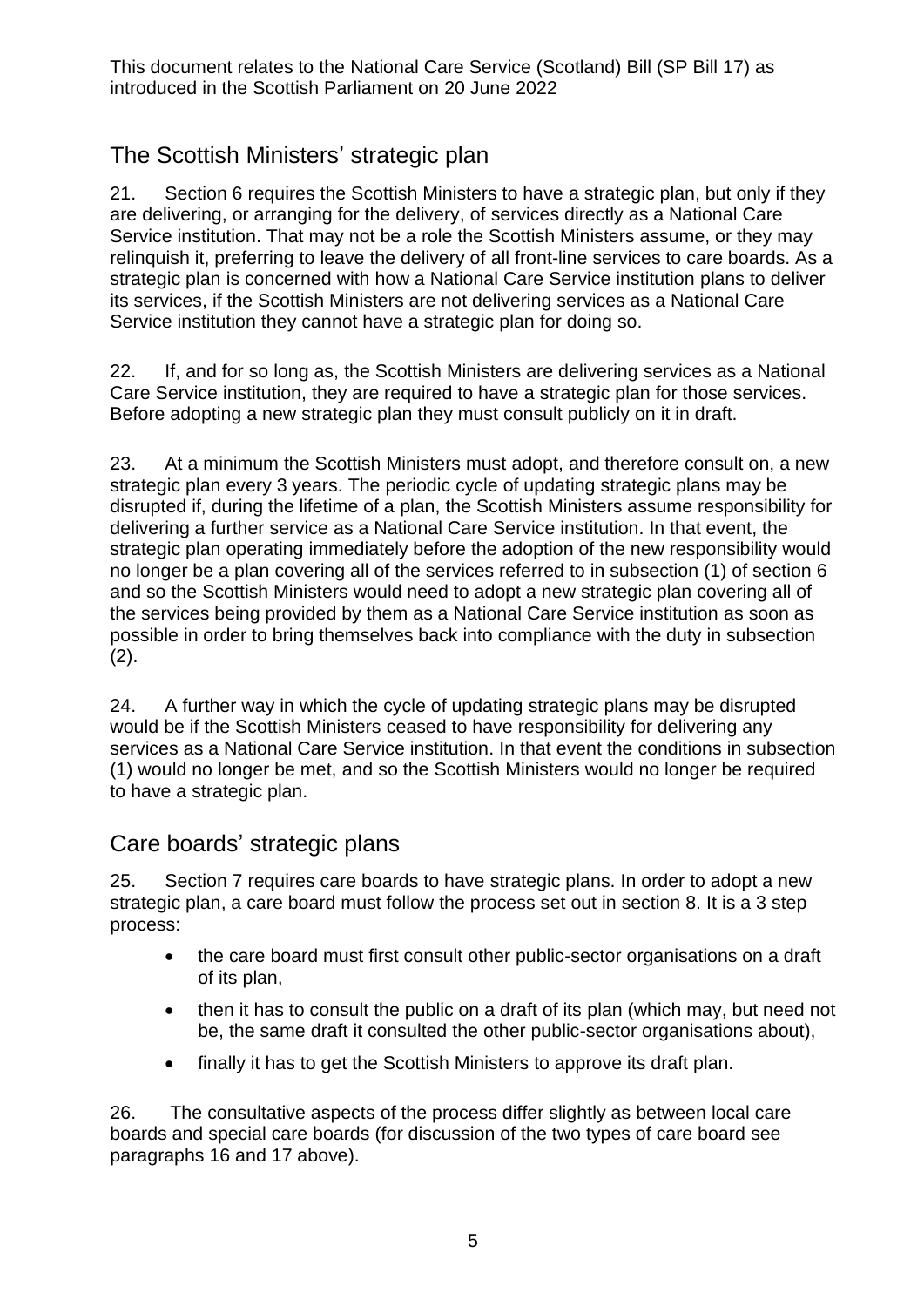27. In the first phase of consultation, both types of care board must consult their community planning partners, meaning the bodies with whom they have to engage in community planning under [Part 2 of the Community Empowerment \(Scotland\) Act 2015](https://www.legislation.gov.uk/asp/2015/6/part/2) (schedule 2 of the Bill adds care boards to the list of bodies required to engage in community planning under the 2015 Act). That means any local authority in whose area the care board provides services and all of the other persons listed in [schedule 1 of the](https://www.legislation.gov.uk/asp/2015/6/schedule/1)  [2015](https://www.legislation.gov.uk/asp/2015/6/schedule/1) Act, which includes health boards and emergency services. In the case of a local care board, there is also a requirement to consult any neighbouring local care board.

28. The second phase of consultation is consultation with the public. Local care boards are required to consult the public in the area for which they are responsible. As special care boards will not necessarily have specific geographical areas of responsibility, they are required to carry out a national public consultation.

29. The final step of the section 8 process is for a care board's draft strategic plan to be approved by the Scottish Ministers. They can require changes to be made to a draft before they will approve it, which is one of the ways in which the Scottish Ministers can exercise control over care boards in order to fulfil their overarching responsibilities for the National Care Service under sections 2 and 3. Since care boards cannot be certain when the Scottish Ministers will approve a draft plan, their duty under section 9(1)(b) is only to seek to ensure that there is no gap between the lifetime of one strategic plan ending and its successor beginning.

30. Care boards must seek to renew their strategic plans at least every 3 years. Like the Scottish Ministers, a care board may be required to replace a strategic plan earlier than it originally intended if a new function is conferred on it (see paragraph [23](#page-4-0) above).

## Chapter 3: Information and support

#### The National Care Service charter

31. Sections 11 and 12 of the Bill provide for a National Care Service charter.

32. The charter is a document summarising people's rights and responsibilities in relation to the National Care Service and describing the mechanisms available to uphold those rights. It can also include any other information that the Scottish Ministers consider it appropriate to include in it. The charter's principal function is to describe rights, responsibilities and mechanisms for upholding them that otherwise exist. Section 11(4) makes clear that nothing in the charter can be taken to give rise to a new right or responsibility nor to alter existing ones.

33. Section 11 requires the Scottish Ministers to produce the charter and make it publicly available. Subsection (1) of section 12 requires them to consult when producing the first version of the charter and subsection (2) requires them to lay a copy of it before the Scottish Parliament. Section 12 further requires the Scottish Ministers to review the charter at least every 5 years. A review of the charter also entails consultation in accordance with subsection (1). Only following a review may the Scottish Ministers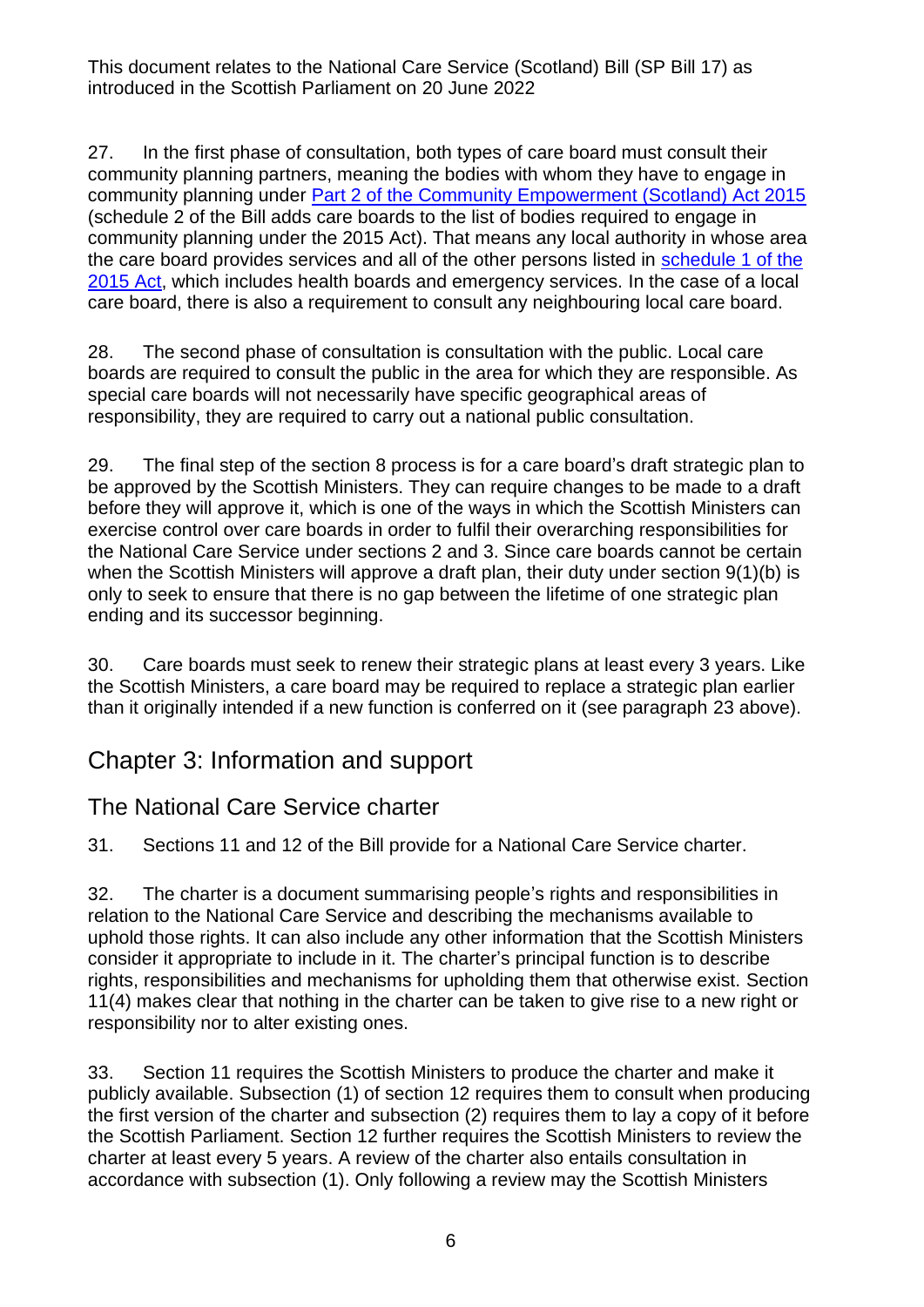revise the charter, and if they do they must lay a copy of the new version of the charter before the Parliament to comply with section 12(2).

34. Subsections (5) and (6) of section 12 allow for work on preparing the charter to begin before the National Care Service is operational. Subsection (5) allows for the possibility that the Scottish Ministers may prepare the first charter before any duties to provide care or support services have been transferred to a National Care Service institution by regulations under Chapter 6 of Part 1. In that event, the references in sections 11 and 12 to people being provided with services by the National Care Service would not refer to anyone, because nobody would be being provided with services by the National Care Service. Thus there would be nobody whose rights and responsibilities could be summarised in the charter, nor anyone who should particularly be consulted in preparing the charter. To address this problem, section 12(5) allows the references to people who are receiving services from the National Care Service to be read as referring to people who the Scottish Ministers intend the National Care Service to start providing services to within the next 12 months, so that when it does begin doing so the charter can be available. Section 12(6) ensures that consultation in relation to the charter that has been carried out before the consultation duty has been enacted and brought into force can be taken into account in the event of a dispute about whether the duty has been fulfilled.

#### **Advocacy**

35. Section 13 allows the Scottish Ministers to make provision about advocacy in connection with the National Care Service. Those regulations will be subject to the affirmative procedure and may modify other enactments (see section 46).

## **Complaints**

#### Complaints service

36. Section 14 requires the Scottish Ministers to establish a service for receiving complaints about services provided by the National Care Service and passing them on to be dealt with by the person that the provider of the service thinks is best placed to deal with them. The Scottish Ministers need not provide the service directly, they may fulfil the duty by contracting another person to provide the service (see section 35(4)).

#### Dealing with complaints

37. Section 15 gives the Scottish Ministers power to make provision in regulations about the handling of complaints about services provided by the National Care Service and other social services within the meaning of [section 46 of the Public Services](https://www.legislation.gov.uk/asp/2010/8/section/46) [Reform \(Scotland\) Act 2010.](https://www.legislation.gov.uk/asp/2010/8/section/46)

38. Regulations under section 15 are subject to the affirmative procedure and may modify other enactments (see section 46). For example, if the intention were to confer a new complaints-handling function on a body established by statute, the regulationmaking power may be used to amend that statute so that the new function appears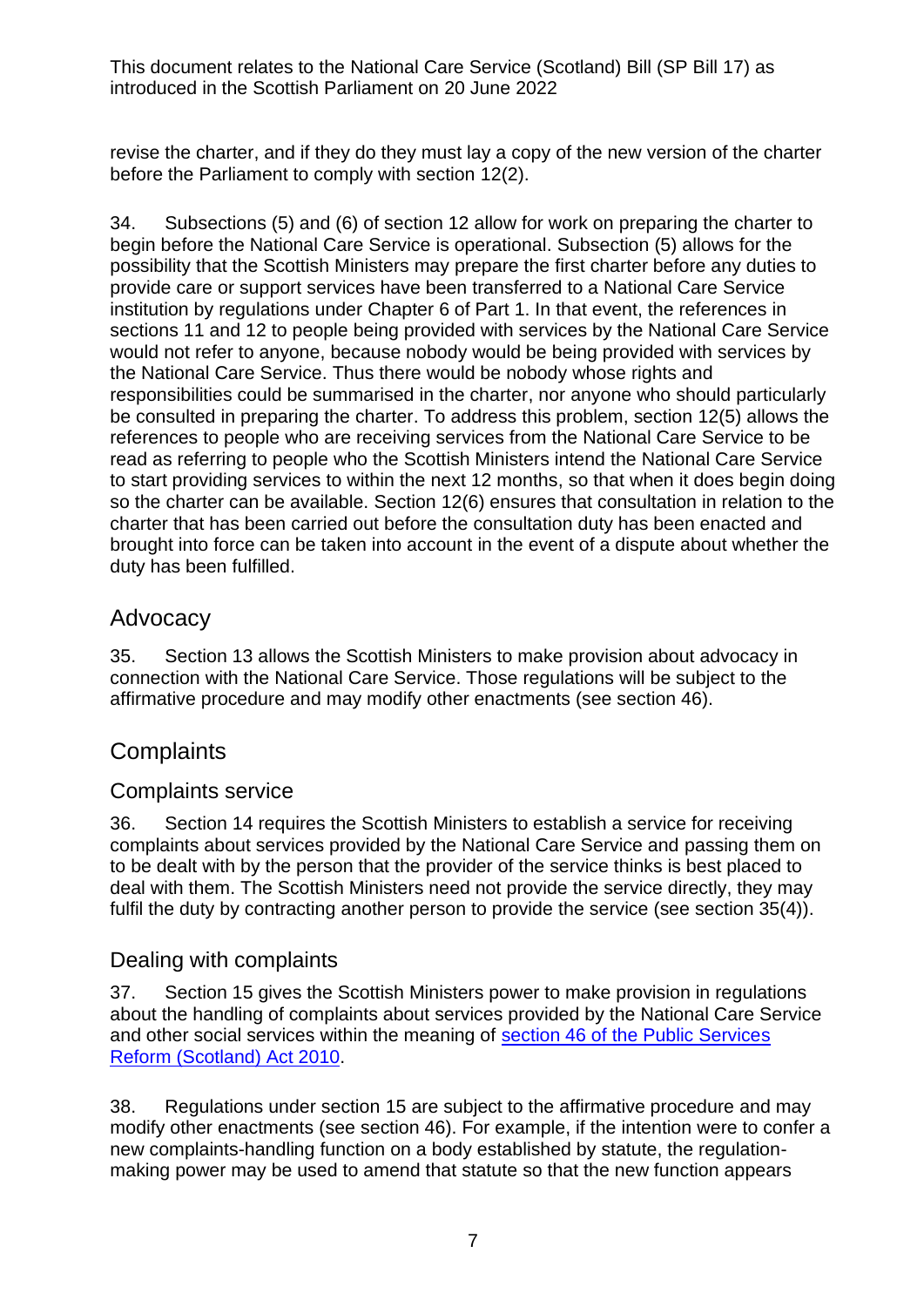alongside the body's other functions in the statute rather than being hidden away on its own in regulations.

39. If regulations under section 15 would give a person listed in schedule 6 of the Public Services [Reform \(Scotland\) Act 2010](https://www.legislation.gov.uk/asp/2010/8/schedule/6) a new function, or modify or take away one of those person's existing functions, the regulations will require the consent of the Scottish Parliamentary Corporate Body. This is consistent with the rule in [section 19 of](https://www.legislation.gov.uk/asp/2010/8/section/19)  [the Public Services Reform Act.](https://www.legislation.gov.uk/asp/2010/8/section/19) The persons listed in schedule 6 of that Act are commissions and commissioners which are funded by the Scottish Parliamentary Corporate Body.

## Chapter 4: Scottish Ministers' powers to intervene

#### Powers in relation to care boards

#### Directions to care boards

40. Section 16 places care boards under a legal duty to comply with any direction issued to them by the Scottish Ministers.

#### Removal of care board members

41. Section 17 allows the Scottish Ministers to remove all of the members of a care board if, following an inquiry, the Ministers are satisfied that the board has failed to carry out any of its functions. The removal of the boards' members would be effected by regulations, which would be subject to no parliamentary procedure besides the requirement to lay them before the Parliament in accordance with section 30 of the Interpretation and Legislative Reform (Scotland) Act 2010.

42. If the Scottish Ministers are concerned that action needs to be taken to remedy a service failure, or prevent one from arising, while the inquiry is ongoing, section 19 provides a mechanism for them to have another person temporarily discharge a care board's function on its behalf.

43. Section 17(4) clarifies that failing to carry out a function includes failing to fulfil the function of complying with a section 16 direction. This clarification is included because the equivalent provision in relation to health boards [\(section 77 of the National Health](https://www.legislation.gov.uk/ukpga/1978/29/section/77)  [Service \(Scotland\) Act 1978\)](https://www.legislation.gov.uk/ukpga/1978/29/section/77) mentions failing to comply with subordinate legislation and directions separately from failing to carry out functions under the Act.

#### Transfer of care board's functions in an emergency

44. Section 18 allows the Scottish Ministers to direct another person to discharge a function of a care board for the duration of an emergency if they think the other person would be more effective in performing the function during the emergency.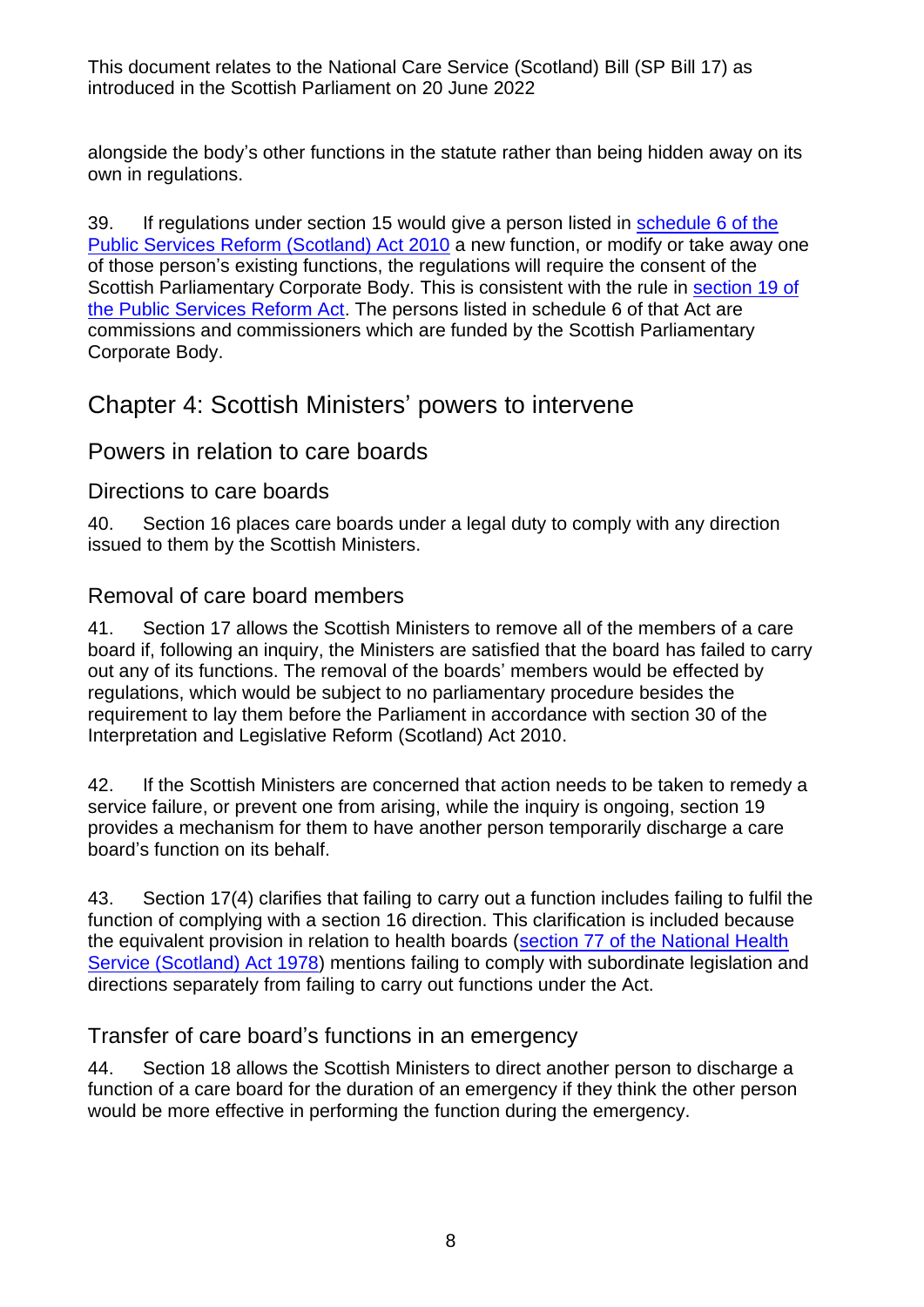#### Transfer of care board's functions due to service failure

45. Section 19 allows the Scottish Ministers, by direction, to give themselves or another care board the role of performing a function of a care board if they are of the opinion that the board has failed, is failing or likely to fail in performing the function.

#### Power in relation to contractors

46. Sections 20 to 22 allow the Scottish Ministers to intervene, subject to obtaining a court's authorisation, in relation to a supply of goods or services to the National Care Service. If the Scottish Ministers are satisfied that the test in section 21(1) is met, and the court does not consider that an unreasonable view to hold, the court may issue an emergency intervention order.

47. The court is given wide discretion about the terms of an emergency intervention order; amongst other things such an order could authorise a person nominated by the Scottish Ministers to enter the premises of the provider of the goods or services and take effective control of operations there. The court can vary the order's terms at any time at the request of the provider or the Scottish Ministers.

48. The initial period of an emergency intervention order cannot exceed 12 months. That can be extended by a court by up to 6 months, but only one extension is permitted. The effective period of an order can be cut short by the court revoking it at the request of the provider or the Scottish Ministers.

## Chapter 5: Functions connected to the provision of care

#### Research

49. Section 23 makes clear that the Scottish Ministers and care boards can carry out research relevant to the services that the National Care Service provides and can assist others (including financially) in doing so.

#### **Training**

50. Section 24 makes clear that the Scottish Ministers and care boards can do things to support training relevant to the work of the National Care Service. That may mean providing courses themselves, financially supporting other training providers with grants or giving financial aid to those undertaking training courses.

#### Support for other activities

51. Section 25 makes clear that the Scottish Ministers can financially assist anyone engaged in an activity connected to services that the National Care Service provides.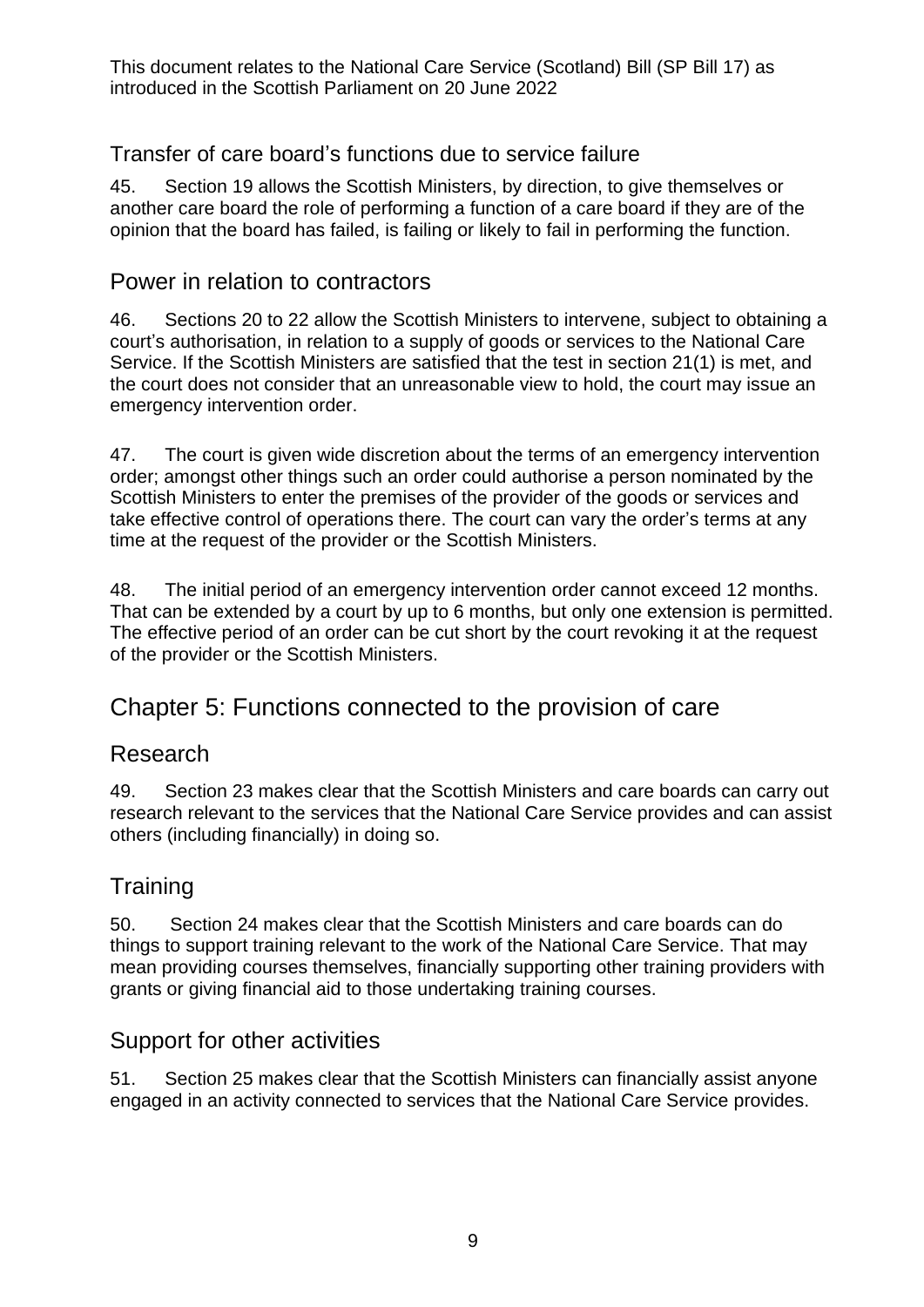## Compulsory purchase

52. Section 26 allows the Scottish Ministers and care boards to compulsorily purchase land in connection with their National Care Service functions.

53. Schedule 4 adds compulsory purchases under section 24 to the list of compulsory purchase powers in [section 1\(1\) of the Acquisition of Land \(Authorisation](https://www.legislation.gov.uk/ukpga/Geo6/10-11/42/section/1)  [Procedure\) \(Scotland\) Act 1947.](https://www.legislation.gov.uk/ukpga/Geo6/10-11/42/section/1) This means that any compulsory purchase under section 24 will require to be authorised by a compulsory purchase order through the process set out in schedule 1 of the 1947 Act.

## Chapter 6: Allocation of care functions, etc.

## Overview of Chapter 6

54. Chapter 6 of Part 1 confers powers on the Scottish Ministers to:

- determine which functions are to be exercised by which National Care Service institution, and
- transfer people and property in consequence of functions being transferred.

### Power to transfer functions from local authorities

55. Section 27 allows the Scottish Ministers to make regulations transferring functions from local authorities to themselves or to care boards. The power is limited to transferring functions conferred by one of the enactments listed in schedule 3. That is a list of the principal enactments from which local authorities derive their social care functions. Powers and duties in other enactments associated with a transferred social care function may be adapted in consequence of the transfer by ancillary regulations under section 45.

<span id="page-9-0"></span>56. Section 46 provides for regulations under section 27 to be subject to the affirmative procedure and allows those regulations to modify Acts of the Scottish or the UK Parliament. This means that if, for example, a function were being transferred from a local authority to a care board for all purposes, regulations under section 27 could amend the Act that establishes the function to replace its references to a local authority with references to a care board.

57. Section 30 makes it a pre-condition to transferring children's services or justice services under section 27 that the Scottish Ministers first carry out a public consultation on the proposed transfer. Section 30 then requires that when asking the Scottish Parliament to approve the draft regulations to effect the transfer of the children's or justice service in question, the Scottish Ministers put before the Parliament an account of how they carried out the required public consultation and a summary of the responses they received.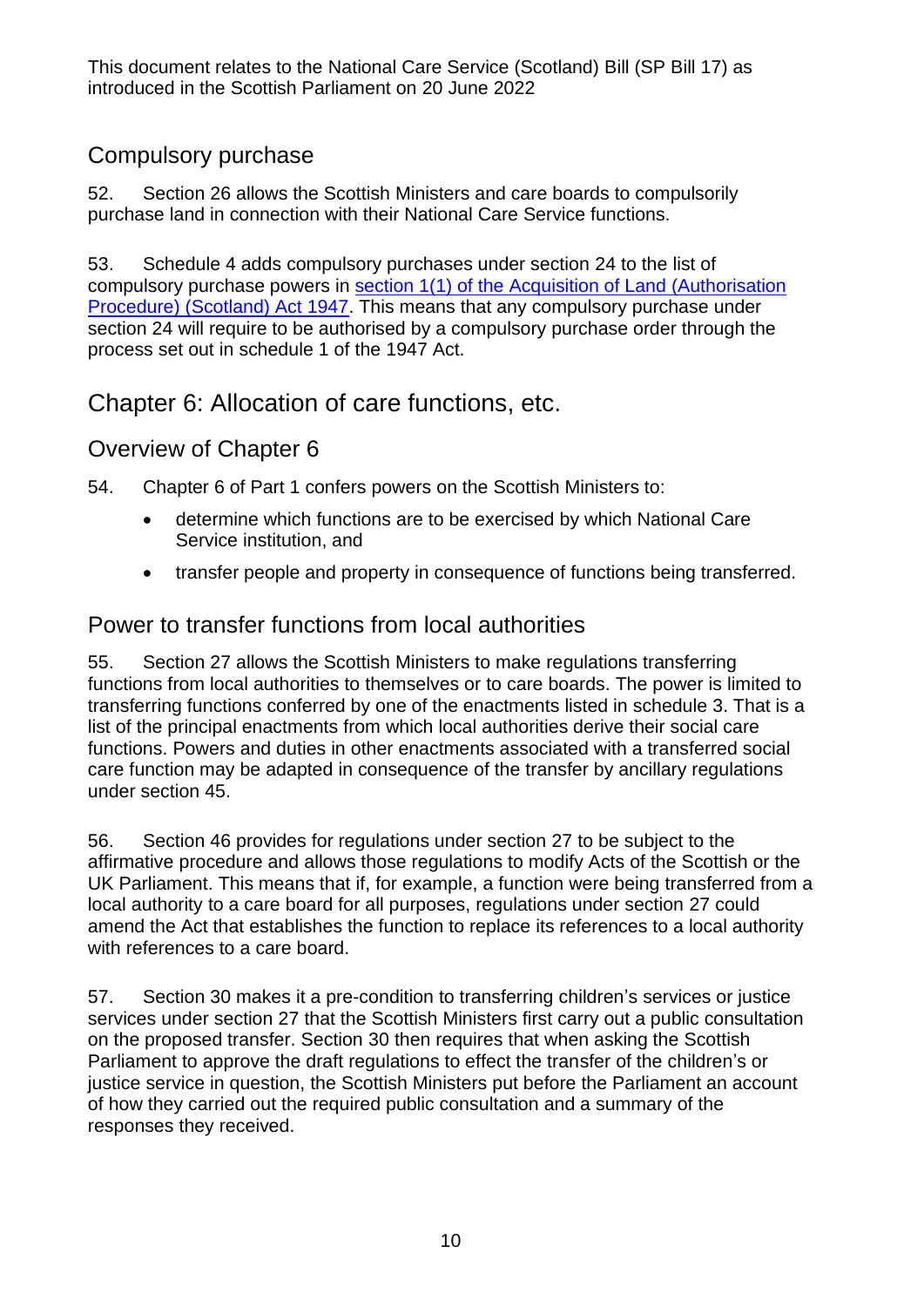#### Power to bring aspects of healthcare into the National Care Service

58. Section 28 allows the Scottish Ministers to make regulations transferring the functions of National Health Service institutions, specifically health boards and special health boards, to care boards or to the Scottish Ministers in their capacity as a National Care Service institution.

59. The Scottish Ministers are already a National Health Service institution, in the sense that they have functions under the National Health Service (Scotland) Act 1978. The Scottish Ministers may wish to treat some of those functions as National Care Service functions so that, for example, the requirement to have a strategic plan applies in relation to them. Since the Scottish Ministers cannot transfer to themselves a function they already have, section 28 allows the Ministers by regulations to designate any of their functions under the National Health Service Act as National Care Service functions. This means that references in the Bill to services provided by the National Care Service will include services provided by the Scottish Ministers in exercise of functions that they have designated as National Care Service functions.

60. Section 46 provides for regulations under section 28 to be subject to the affirmative procedure and allows those regulations to modify Acts of the Scottish or the UK Parliament for a similar reason to that discussed in paragraph [56](#page-9-0) above.

#### Power to reorganise the National Care Service

61. Whereas sections 27 and 28 allow new functions to be conferred for the first time on a National Care Service institution, section 29 allows the Scottish Ministers by regulations to redistribute functions within the National Care Service. For example, they might decide that it would be better for a service that was being provided by local care boards to be provided on a national basis by a single special care board (or vice-versa).

62. Section 46 provides for regulations under section 29 to be subject to the affirmative procedure and allows those regulations to modify Acts of the Scottish or the UK Parliament for a similar reason to that discussed in paragraph [56](#page-9-0) above.

#### Consultation before bringing children's and justice services into the National Care Service

63. Section 30 is explained in paragraph 57 above.

#### Transfers of staff

64. Where a function is transferred from one institution to another by regulations under any of sections 27 to 29, it may be appropriate to transfer the staff who were performing the function too. Section 31 enables the Scottish Ministers to do so by regulations. Subsection (4) ensures that any staff who are transferred in that way enjoy the protections of the [Transfer of Undertakings \(Protection of Employment\) Regulations](https://www.legislation.gov.uk/uksi/2006/246/contents/made)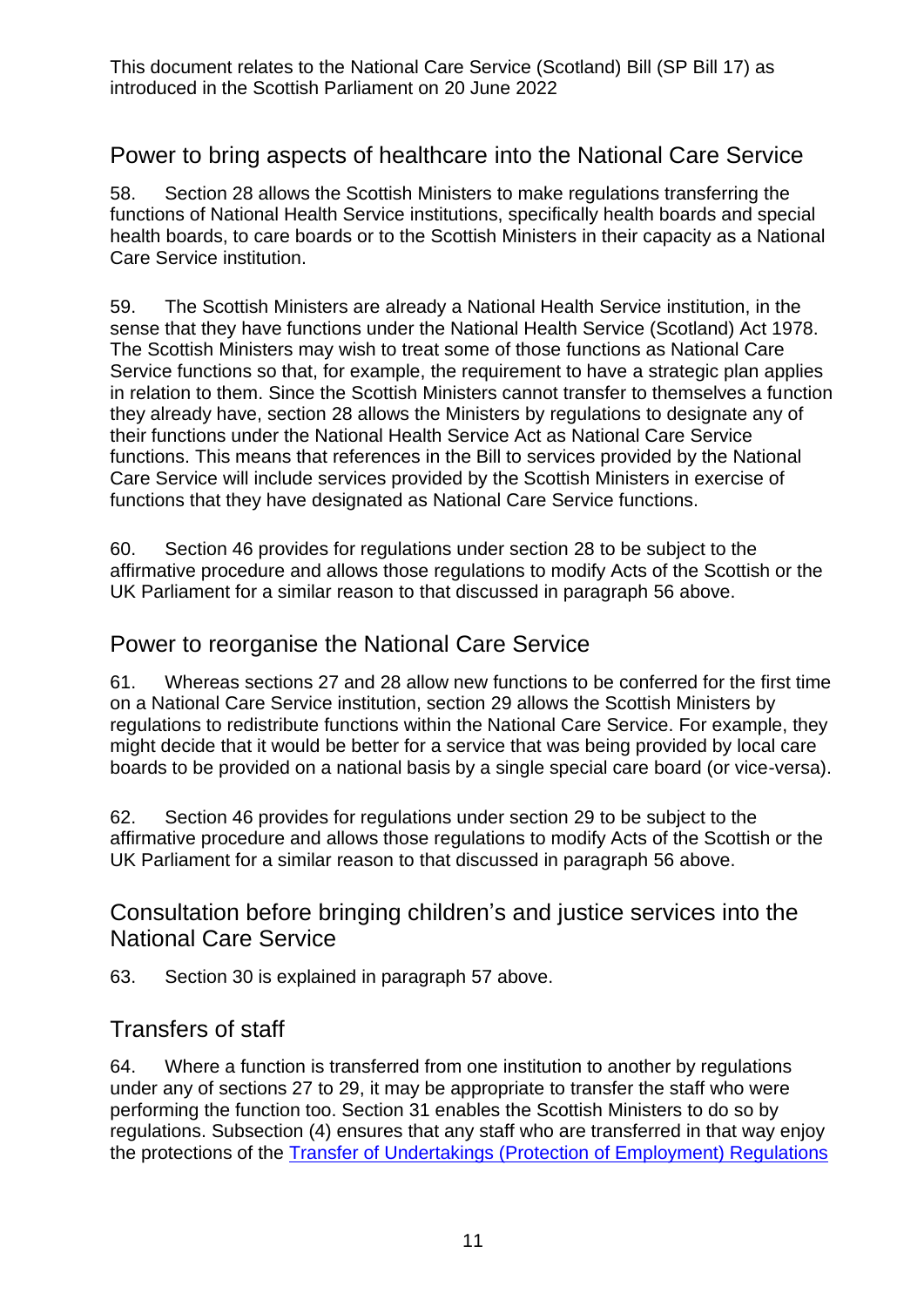[2006.](https://www.legislation.gov.uk/uksi/2006/246/contents/made) Regulations under section 31 are subject to the negative procedure (see section 46).

65. The power to transfer staff is limited by subsection (2), which prevents the staff of a health board or a special health board being transferred into the employment of a National Care Service institution. See also in this regard paragraph [133](#page-21-0) below.

#### Transfers of property and liabilities, etc.

66. Just as it may be appropriate to transfer staff in consequence of a transfer of a function to a National Care Service institution, so too it might be appropriate to transfer property and liabilities associated with the function. Section 32 allows the Scottish Ministers to do that by regulations. Regulations under section 32 are subject to the negative procedure (see section 46).

## Chapter 7: Final provisions for Part 1

67. Section 34 formally incorporates schedule 4 into the Bill. It modifies other enactments in consequence of Part 1 of the Bill, and is discussed more fully below.

68. Section 35 is an interpretative provision already explained in paragraphs [7](#page-1-0) to [10](#page-1-1) of these Notes.

## Part 2: Health and social care information

#### Care records

69. Section 36 gives the Scottish Ministers power by regulations to establish a scheme for sharing information to improve the efficiency and effectiveness of services provided by, and on behalf of, the National Care Service and the National Health Service. The regulations will provide a lawful basis for information relevant to the delivery of those services to be shared.

70. Regulations under section 36 will be subject to the affirmative procedure (see section 46).

#### Information standard

71. Section 37 makes provision about information standards. An information standard is a document setting out how certain information is to be processed, which includes how it is stored, formatted, indexed and so forth. Section 37 creates a duty for National Care Service and National Health Service institutions to abide by information standards and to require their contractors to do so too.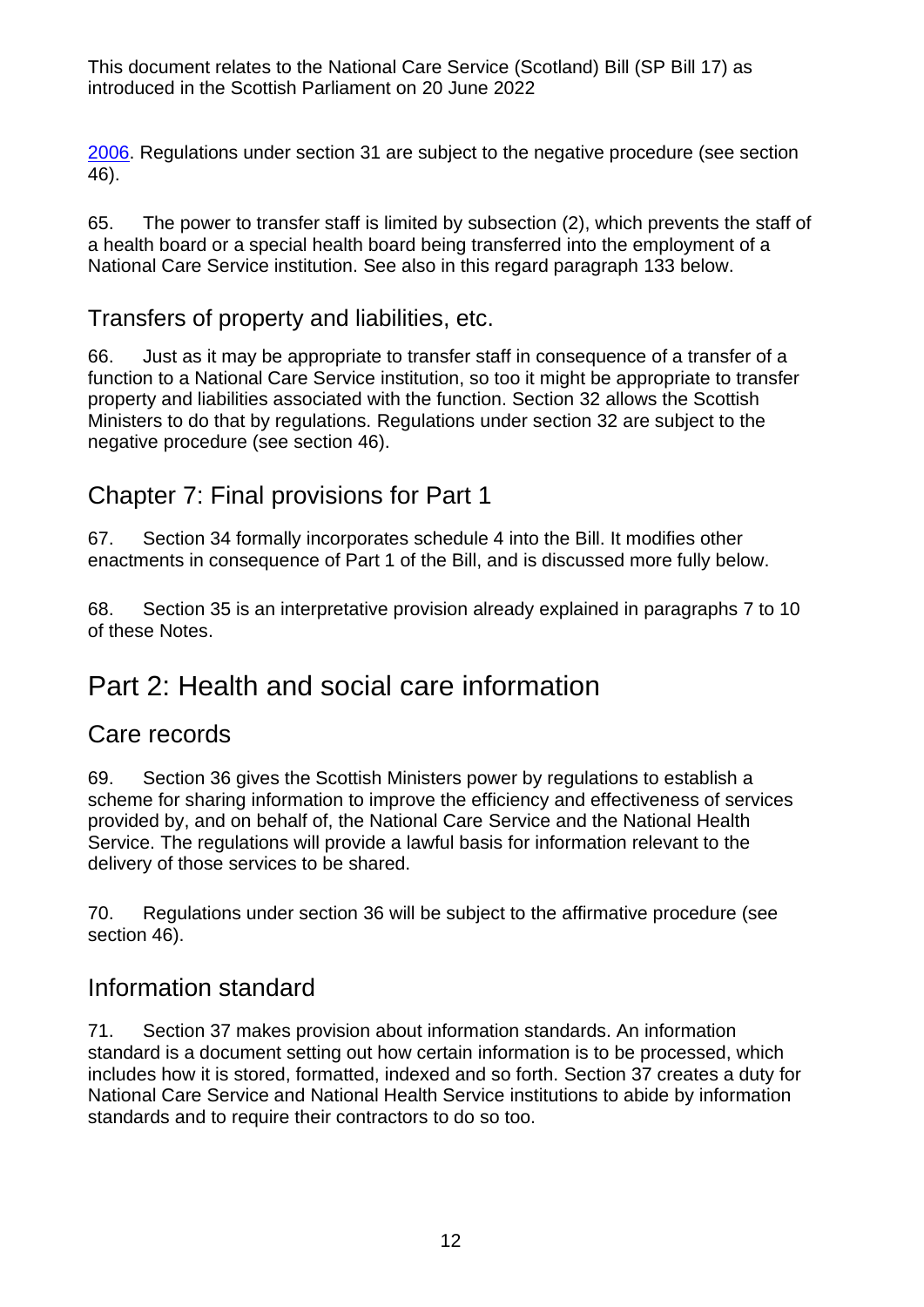## Part 3: Reforms connected to delivery and regulation of care

## Rights to breaks for carers

72. Section 38 amends the Carers (Scotland) Act 2016 to ensure that carers get the support that they need to take sufficient breaks from providing care to cared-for persons. Subsections (11) to (14) of section 38 make changes to other statutes in consequence of the changes made to the Carers Act.

73. Subsections (2) and (4) ensure that being able to take sufficient breaks from providing care to cared-for persons is an "identified personal outcome" of every carer. They also ensure that where a carer is unable to take such breaks, the need for support to do so is an "identified need" of the carer. (See sections 4 and 5, as read with sections 8 and 14, of the Carers Act.)

74. Subsection (8) places a new duty on local authorities to provide the support that a carer needs to enable the carer to take sufficient breaks from providing care for the cared-for person. Subsections (6) and (7) ensure that this duty is not subject to local or national eligibility criteria.

75. Subsection (9) confers a new power on the Scottish Ministers to make further provision by regulations in connection with the support to be provided to a carer under the new duty. The regulations may, for example, make provision about what is meant by the expression "sufficient breaks". This replaces a more limited power in section 25(2) of the Carers Act. Regulations under this replacement power are subject to the affirmative procedure (see section 42(2)(h) of the Carers Act).

76. The new duty applies where the support that a carer needs cannot be met by the services or assistance referred to in paragraphs (a) or (b) of section 24(1) of the Carers Act. Although paragraph (a) refers to services or assistance provided to the cared-for person, this does not include any such care provided in order to enable the carer to take a break from providing care. By virtue of paragraph (b), where the need for support can be met by services or assistance provided generally to persons in the area where the carer resides, then that support will not need to be provided under the new duty.

77. Subsections (3) and (5) ensure that every adult carer support plan and every young carer statement under the Carers Act (see sections 9 and 15) includes information about the support provided, or to be provided, to meet any identified need for support to enable the carer to take sufficient breaks from providing care.

78. Subsection (10) ensures that local carer strategies under section 31 of the Carers Act must set out plans to promote a variety of providers of support to relevant carers, and to promote the variety of support provided. Local authorities are already required to promote these things under section 19(2) of the Social Care (Self-directed Support) (Scotland) Act 2013. In addition, this subsection ensures that local carer strategies take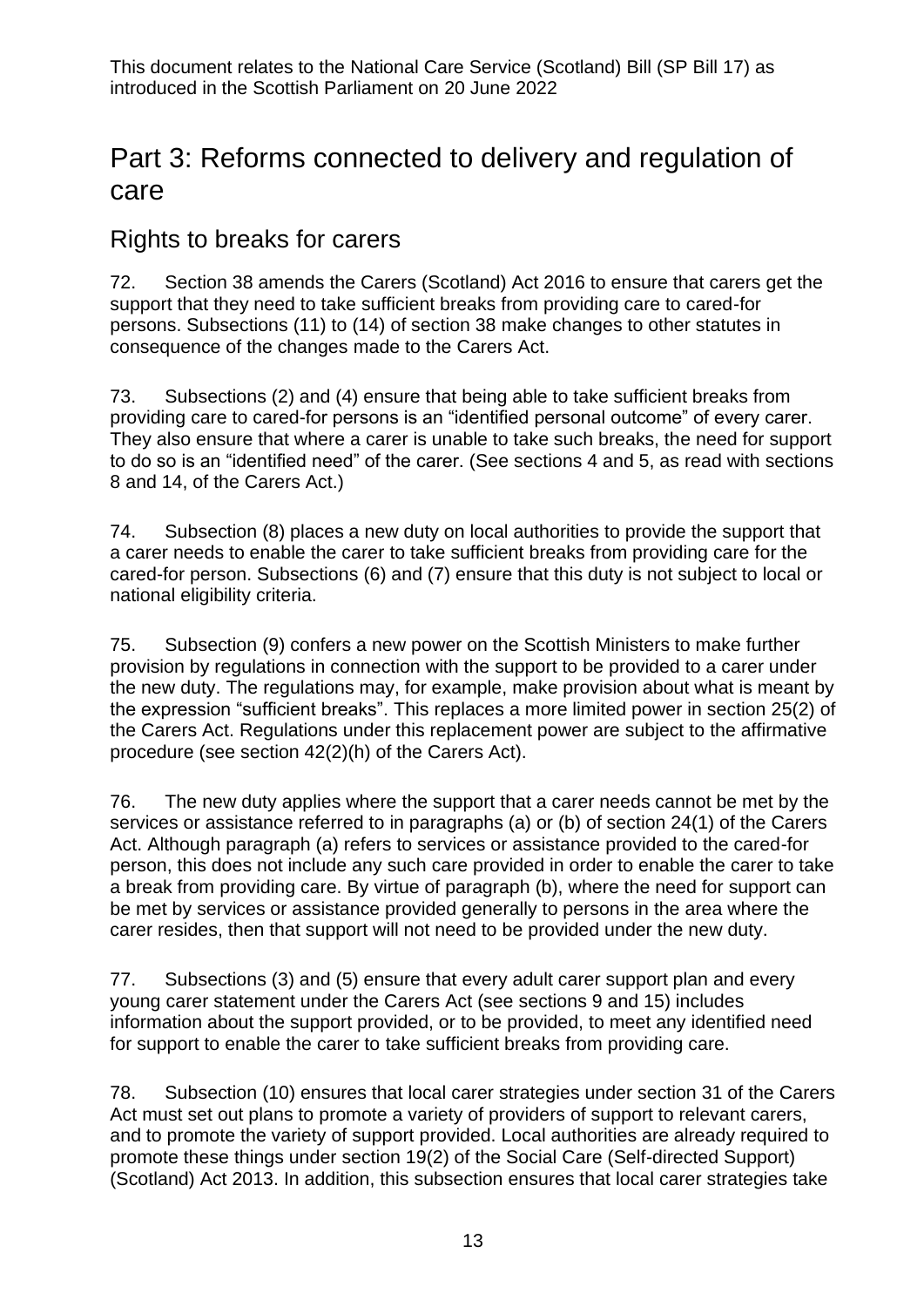account of the support needed to enable relevant carers to take breaks from providing care (see also section 25(5) of the Carers Act).

#### Enactments relating to carers: minor modifications

79. Section 39 makes minor changes to two enactments. Subsection (2) removes some unnecessary definitions from the Carers (Scotland) Act 2016. Subsection (4) removes two unnecessary words from the Social Care (Self-directed Support) (Scotland) Act 2013.

## Visits to or by care home residents

80. The Scottish Ministers have a power to make regulations under section 78(2) of the Public Services Reform (Scotland) Act 2010 imposing requirements in relation to care services (a term defined in [section 47 of that Act\)](https://www.legislation.gov.uk/asp/2010/8/section/47). Section 40 of the Bill inserts a new subsection (2A) into section 78 of the 2010 Act, placing a duty on Ministers to exercise that power in order to require providers of care home services to comply with any direction Ministers make about either or both of visits to residents of care home accommodation or by such residents. A direction of this nature is referred to as a "visiting direction" in the Bill.

81. A further provision, subsection (2B), is inserted into section 78 of the 2010 Act by section 40, requiring Ministers to consult with Public Health Scotland and any other person Ministers consider appropriate before issuing a visiting direction. Ministers will also have power to vary or revoke a visiting direction.

## Reserving right to participate in procurement by type of organisation

82. The Public Contracts (Scotland) Regulations 2015 were made to implement Directive 2014/24/EU of the European Parliament and of the Council on public procurement. They impose obligations on public bodies in relation to how they award public contracts for the execution of works, the supply of products and the provision of services.

83. Section 41 amends the 2015 Regulations to insert a new regulation 76A. This will allow, in certain circumstances, the list of bidders for a contract to be limited to those who meet a particular description.

84. Inserted regulation 76A includes a power to modify its own terms by further regulations, so that the Scottish Ministers can alter the types of contract that can be restricted and the type of body that bidding can be limited to. Regulations under proposed section 76A will be subject to the negative procedure by virtue of [regulation](https://www.legislation.gov.uk/ssi/2015/446/regulation/83A)  [83A of the 2015 Regulations.](https://www.legislation.gov.uk/ssi/2015/446/regulation/83A)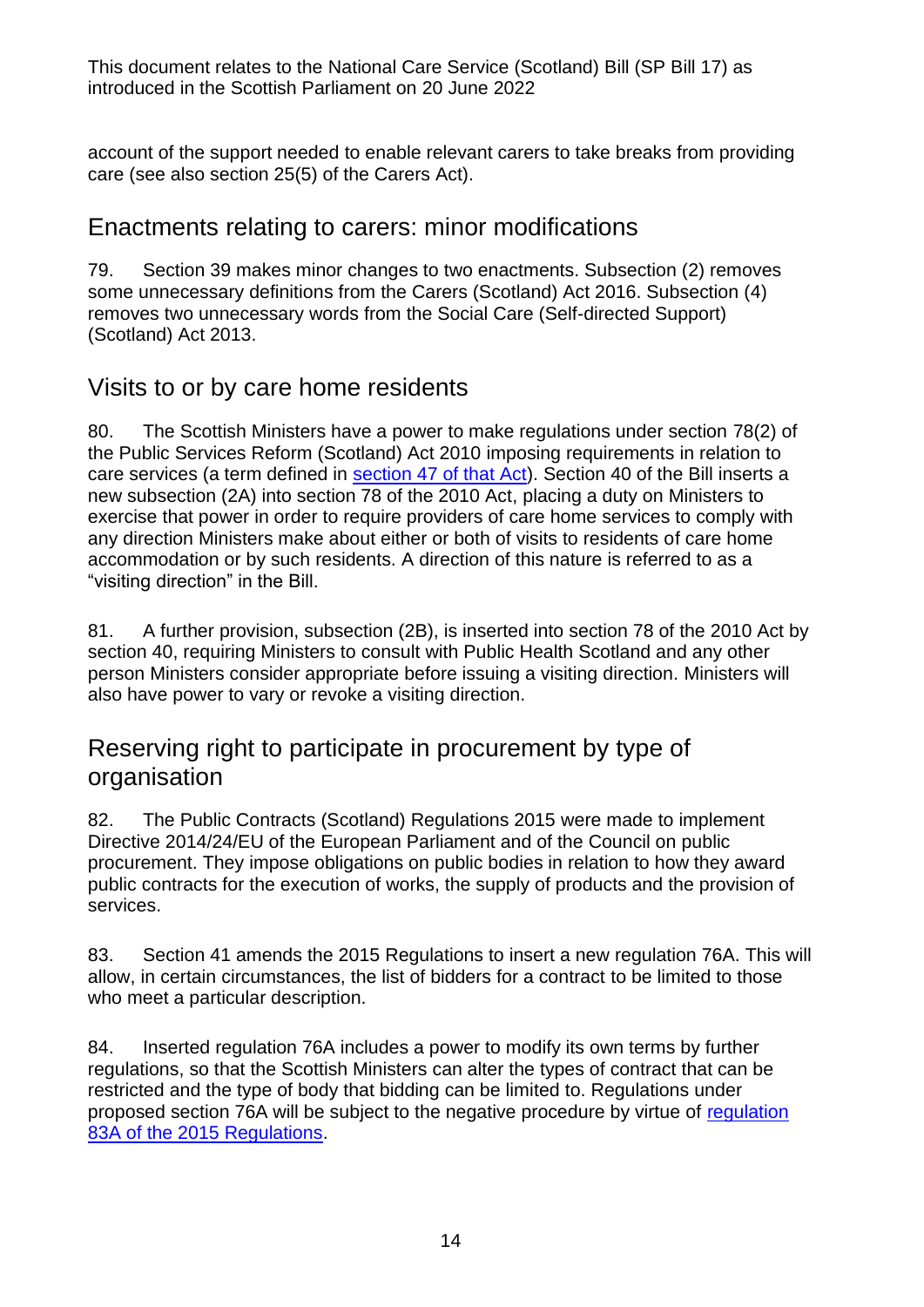## Cancellation of care service's registration

85. Section 42 modifies section 64 of the Public Services Reform (Scotland) Act 2010 to enable the Scottish Ministers to prescribe by order circumstances in which Social Care and Social Work Improvement Scotland (otherwise known as the Care Inspectorate) can move directly to proposing to cancel a care service's registration without first issuing an improvement notice and waiting for the period specified in that notice to expire.

86. Section 47 of the Public Services Reform Act defines care services. Section 80 of that Act makes it a criminal offence to provide a care service without being registered with the Care Inspectorate. Under the Public Services Reform Act as enacted, the process for the Care Inspectorate to cancel a care service provider's registration ordinarily requires first sending the provider an improvement notice under section 62, which warns the provider that unless there is a significant improvement within a period specified in the notice, the Care Inspectorate intends to cancel the registration. Only after that period has expired can the Care Inspectorate formally propose to cancel the registration under section 64. Where a formal proposal to cancel registration is made, the provider has 14 days in which to make representations to the Care Inspectorate (section 72 of the Public Services Reform Act).

## Assistance in inspections from Healthcare Improvement Scotland

87. Section 43 inserts a new section 57A into the Public Services Reform (Scotland) Act 2010 to authorise Healthcare Improvement Scotland to assist Social Care and Social Work Improvement Scotland (otherwise known as the Care Inspectorate) in carrying out an inspection of a care service and to charge for any assistance provided.

## Part 4: Final provisions

#### Interpretation

88. Section 44 defines "health board" and "special health board", which are expressions used in both Parts 1 and 2 of the Bill.

#### Ancillary provision

89. Section 45 confers a power to make ancillary provision by regulations on the Scottish Ministers. Section 46 provides that regulations made under section 45:

- may modify any enactment including the Act that the Bill itself will become (if it is passed by the Scottish Parliament and receives Royal Assent),
- are subject to the affirmative procedure if they textually amend an Act of the Scottish Parliament or the UK Parliament, but otherwise are subject to the negative procedure.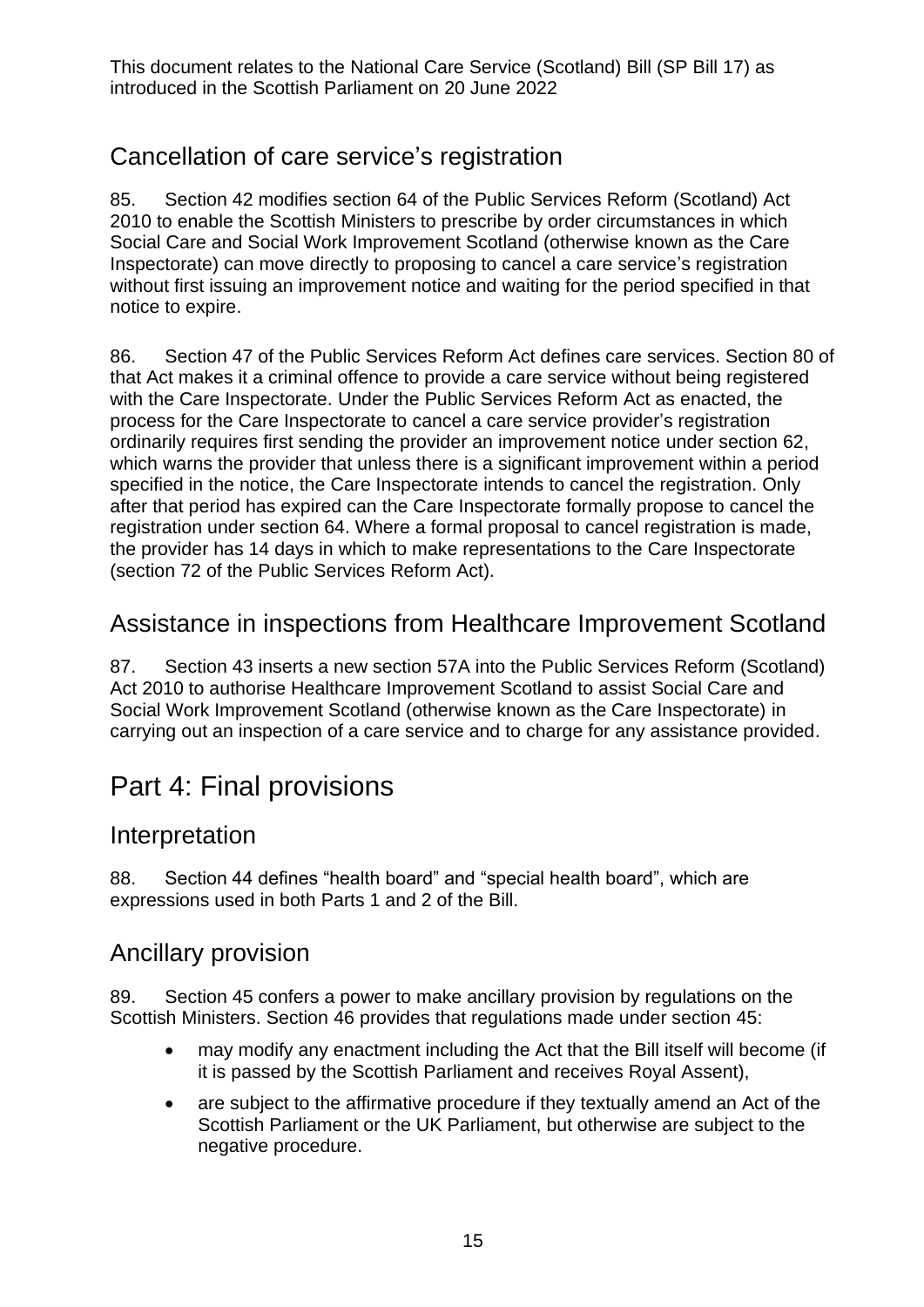## Regulation-making powers

90. Section 46 makes further provision about the regulation-making powers that the Bill confers on the Scottish Ministers.

91. Subsection (1) makes clear that the powers can be used to make different provision for different purposes and also for different areas. For example, regulations under section 27 might transfer the function of providing a service from a local authority to a National Care Service institution in one set of circumstances but not another.

92. Subsection (2) provides that certain regulation-making powers conferred by the Bill can be used to modify enactments. The word enactment is defined for this purpose by schedule 1 of the Interpretation and Legislative Reform (Scotland) Act 2010, it includes Acts of the Scottish Parliament and Acts of the UK Parliament. There is a general presumption that a regulation-making power cannot be used to modify an Act of Parliament. Subsection (2) overcomes that presumption in relation to the powers it specifies. However, it confines the power to modify the Act that the Bill itself will become (if it is passed by the Scottish Parliament and receives Royal Assent) to ancillary regulations under section 45.

93. Subsections (3) to (6) set out the parliamentary scrutiny procedure that is to apply to regulations made under the powers that the Bill confers. Those subsections refer to:

- the negative procedure, which is defined by section 28 of the Interpretation [and Legislative Reform \(Scotland\) Act 2010,](https://www.legislation.gov.uk/asp/2010/10/section/28) and
- the affirmative procedure, which is defined by [section 29 of that Act.](https://www.legislation.gov.uk/asp/2010/10/section/29)

#### Commencement

94. Section 47 deals with the coming into force of the Bill's provisions. The formal provisions in Part 4 will come into force on the day after the Bill receives Royal Assent. All of the other provisions fall to be commenced by the Scottish Ministers by regulations.

95. Regulations that do nothing beyond commencing provisions of the Bill will have to be laid before the Scottish Parliament in accordance with [section 30 of the](https://www.legislation.gov.uk/asp/2010/10/section/30)  [Interpretation and Legislative Reform \(Scotland\) Act 2010.](https://www.legislation.gov.uk/asp/2010/10/section/30)

## Short title

96. Section 48 assigns the short title of the Act that the Bill will become (if it is passed and receives Royal Assent).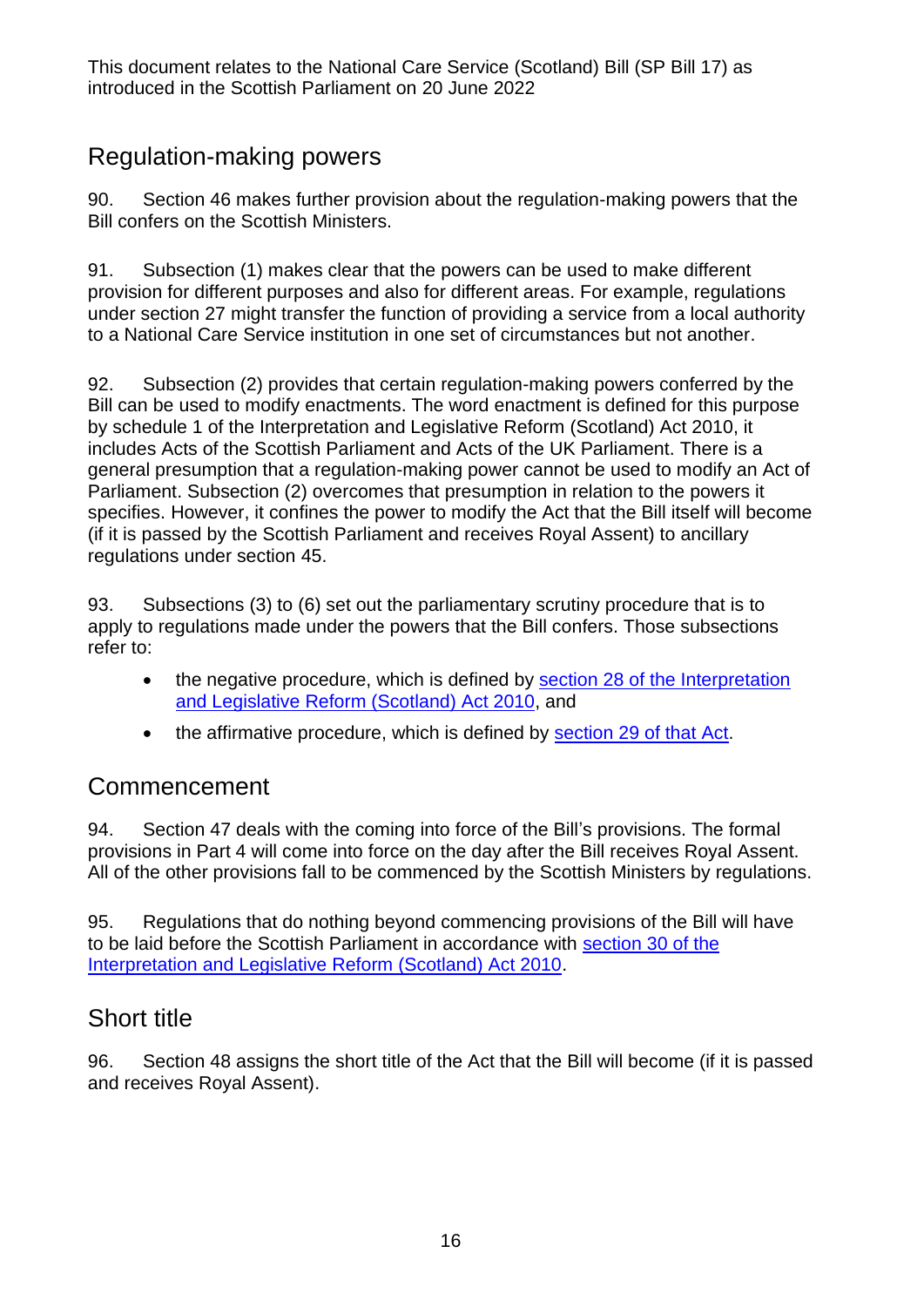## Schedule 1: Care boards: constitution and operation

#### **Status**

97. Paragraph 1 of schedule 1 states that care boards are bodies corporate. This means that they have legal personality separate from that of the people who comprise them so that, ordinarily, those people will not be personally liable for things done, or not done, by the boards of which they are members.

98. Paragraph 2 of schedule 1 confirms that care boards are not emanations of the Crown. The Crown, which for this purpose broadly means the executive branch of government, enjoys certain privileges and immunities in law. Those privileges and immunities will not attach to care boards.

#### Powers

99. Paragraph 3 of schedule 1 enables a care board to do what it considers appropriate in order to perform its functions.

#### Procedure

100. Paragraphs 4 to 7 of schedule 1 make provision about how care boards operate internally.

101. Paragraph 4 allows them to set up committees, which can have sub-committees.

102. Paragraph 5 makes clear that it is for care boards to set their own procedural rules and those of its committees and their sub-committees, although in relation to matters of procedure as with all else care boards are bound by section 16 to comply with directions from the Scottish Ministers.

103. Paragraph 6(1) allows a care board to delegate its functions or aspects of them, which means that not everything a care board does has to be done by all of its members. But sub-paragraph (2) underscores that delegating a function does not absolve the care board of responsibility, nor does it prevent the care board from carrying the function out rather than leaving it to its delegate.

104. Paragraph 7 makes clear that a problem with the membership of a care board does not affect the validity of anything it does. A care board is comprised by its members so if, for any length of time, there were a problem with its membership (for example if it were to have fewer than the minimum number of members specified in regulations under section 4) there may be doubts about the legal validity of anything done by the improperly constituted board. Paragraph 7 dispels those doubts.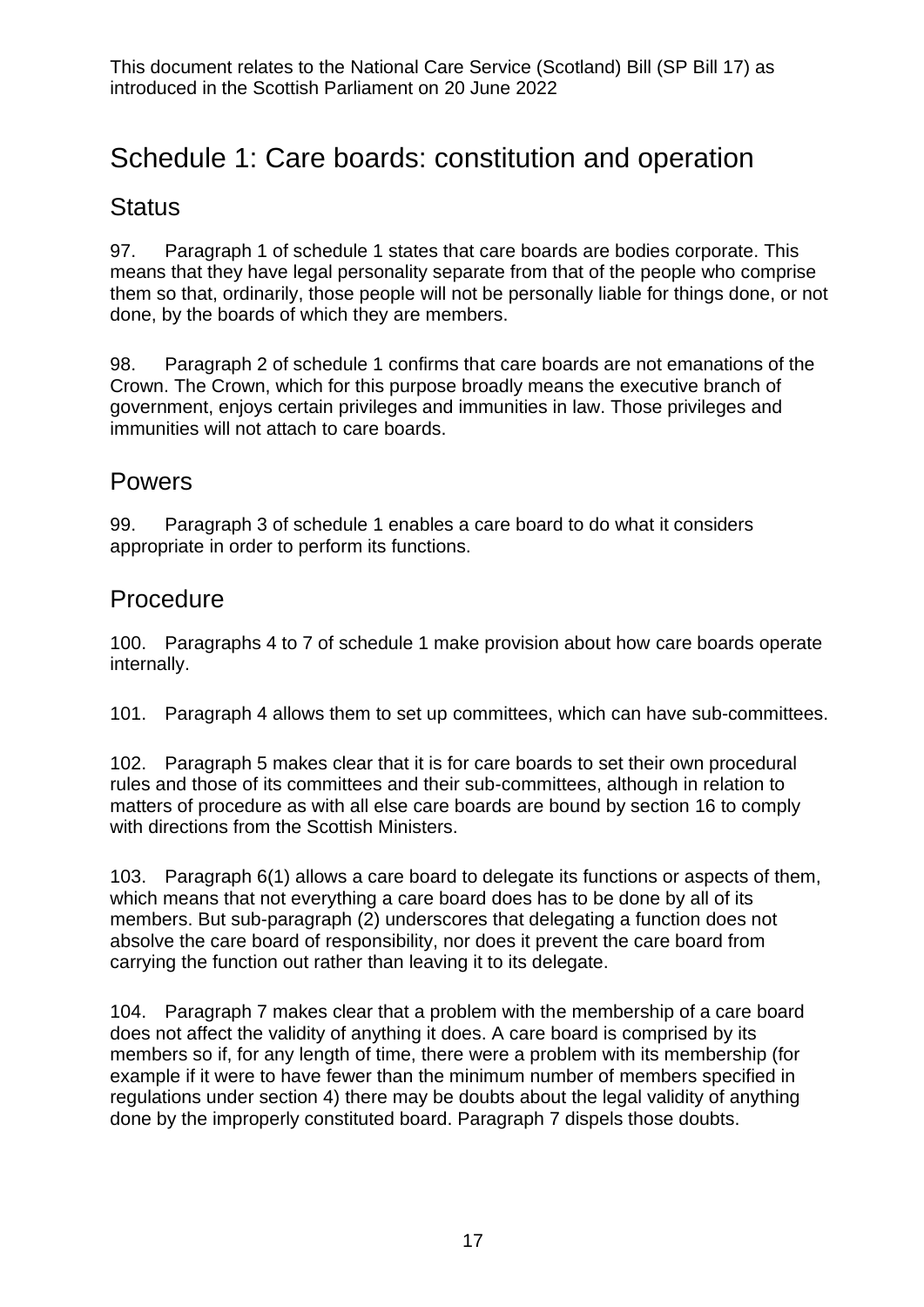## Accountability

#### Accounts and audit

105. Paragraph 8 of schedule 1 requires a care board to prepare accounting records for each financial year and submit them to the Auditor General for Scotland for audit. The phrase "financial year" is defined in schedule 1 of the Interpretation and Legislative Reform (Scotland) Act 2010.

106. As a result of this statutory requirement for a care board to send its accounts to the Auditor General for Scotland, sections 21 and 22 of the Public Finance and Accountability (Scotland) Act 2000 apply. Amongst other things, those sections provide for the accounts, and the auditor's report on them, to be laid before the Scottish Parliament and published (see section 22(5) of that Act).

107. In addition, because sections 21 and 22 of the Public Finance and Accountability Act apply to the accounts of a care board:

- the principal accountable officer for the Scottish Administration can designate someone to be its accountable officer (see section 15 of that Act), and
- the Auditor General for Scotland can look into whether it has been using its resources appropriately (see section 23 of that Act).

#### Annual report

108. Paragraph 9 of schedule 1 requires each care board to report to the Scottish Ministers after each financial year on what it has done in that year. The phrase "financial year" is defined in schedule 1 of the Interpretation and Legislative Reform (Scotland) Act 2010.

109. The reporting obligation under paragraph 9 is in addition to the reporting obligation under section 32 of the Public Services Reform (Scotland) Act 2010, which requires a care board to publish after each financial year a report about (amongst other things) what it has done in that financial year to promote and increase sustainable economic growth. Care boards are subject to that duty by reason of the amendment made to the Public Services Reform Act by paragraph 5(3) of schedule 2.

#### Members

110. As paragraph 10 of schedule 1 provides, a care board consists of its members. The minimum and maximum number of members that a care board can have is to be specified by the Scottish Ministers in regulations under section 4. All of a care board's members are to be appointed by the Scottish Ministers. Paragraph 11(2) of schedule 1 provides for the Scottish Ministers to make further provision about the appointment of members, including specification of the criteria to be used, by regulations. Certain people are disqualified from appointment by paragraph 15, which can also be amended by regulations.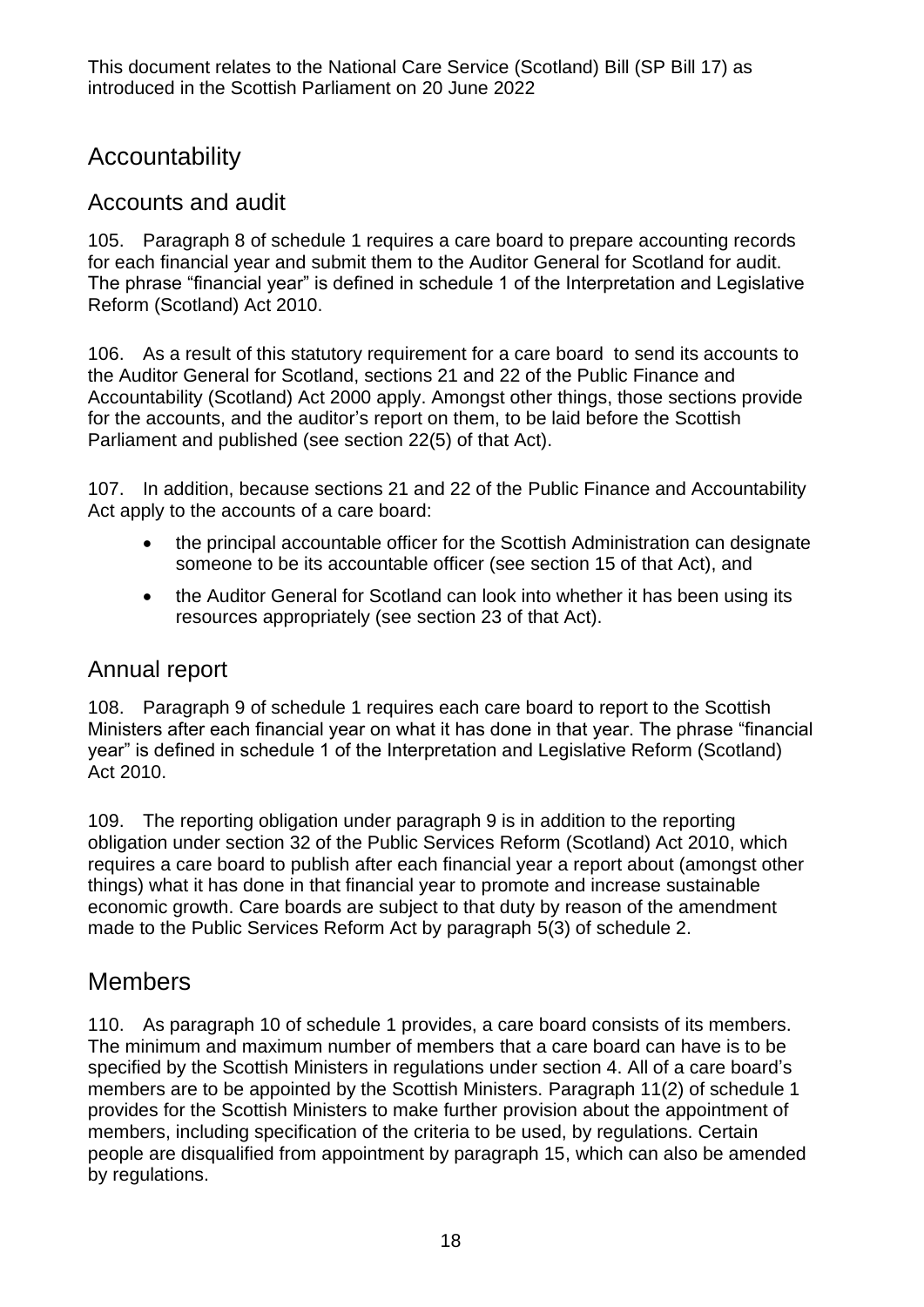111. Amendments made by schedule 2 mean that the appointment of members will need to be carried out in accordance with the code of practice on public appointments produced by the Commissioner for Ethical Standards in Public Life in Scotland, and the Gender Representation on Public Boards (Scotland) Act 2018.

112. On appointing someone as a member, the Scottish Ministers are to specify how long the person is to remain a member as a result of that appointment (see paragraph 12). The person may continue as a member beyond that period by being re-appointed by the Scottish Ministers for another period. Paragraph 14 sets out the circumstances in which someone will cease to be a member of a care board before the period of appointment is over.

## **Staff**

113. Paragraphs 16 to 19 of schedule 1 are about the staff of a care board. Each care board must have a chief executive, who is to be appointed by the Scottish Ministers (see paragraph 16). It is for care boards to decide what other staff to appoint and in what capacities (see paragraph 17), but any staff they do appoint are appointed on terms and conditions set by the Scottish Ministers (see paragraph 18). The Scottish Ministers' approval is also required for any arrangements made about paying pensions, allowances or gratuities to staff (see paragraph 19).

## Schedule 2: Care boards: application of public authorities legislation

## Ethical Standards in Public Life etc. (Scotland) Act 2000

114. Paragraph 1 of schedule 2 adds care boards to the list of bodies in [schedule 3 of](https://www.legislation.gov.uk/asp/2000/7/schedule/3)  the [schedule 3 of the Ethical Standards in Public Life etc. \(Scotland\) Act 2000.](https://www.legislation.gov.uk/asp/2000/7/schedule/3) This means that each care board will need to:

- have a code of conduct for its members, whose compliance with the code will be policed by the Standards Commission for Scotland, and
- maintain a public register of its members' interests.

## Scottish Public Services Ombudsman Act 2002

115. Paragraph 2 of schedule 2 adds care boards to the list of bodies in schedule 2 of the Scottish Public Services Ombudsman Act 2002. The effect is to:

- make care boards amendable to investigation by the ombudsman (see [section 5 of the 2002 Act\)](https://www.legislation.gov.uk/asp/2002/11/section/5),
- oblige them to have their own complaints handling procedure that complies with the statement of principles published by the ombudsman under section [16A of the 2002 Act,](https://www.legislation.gov.uk/asp/2002/11/section/16A)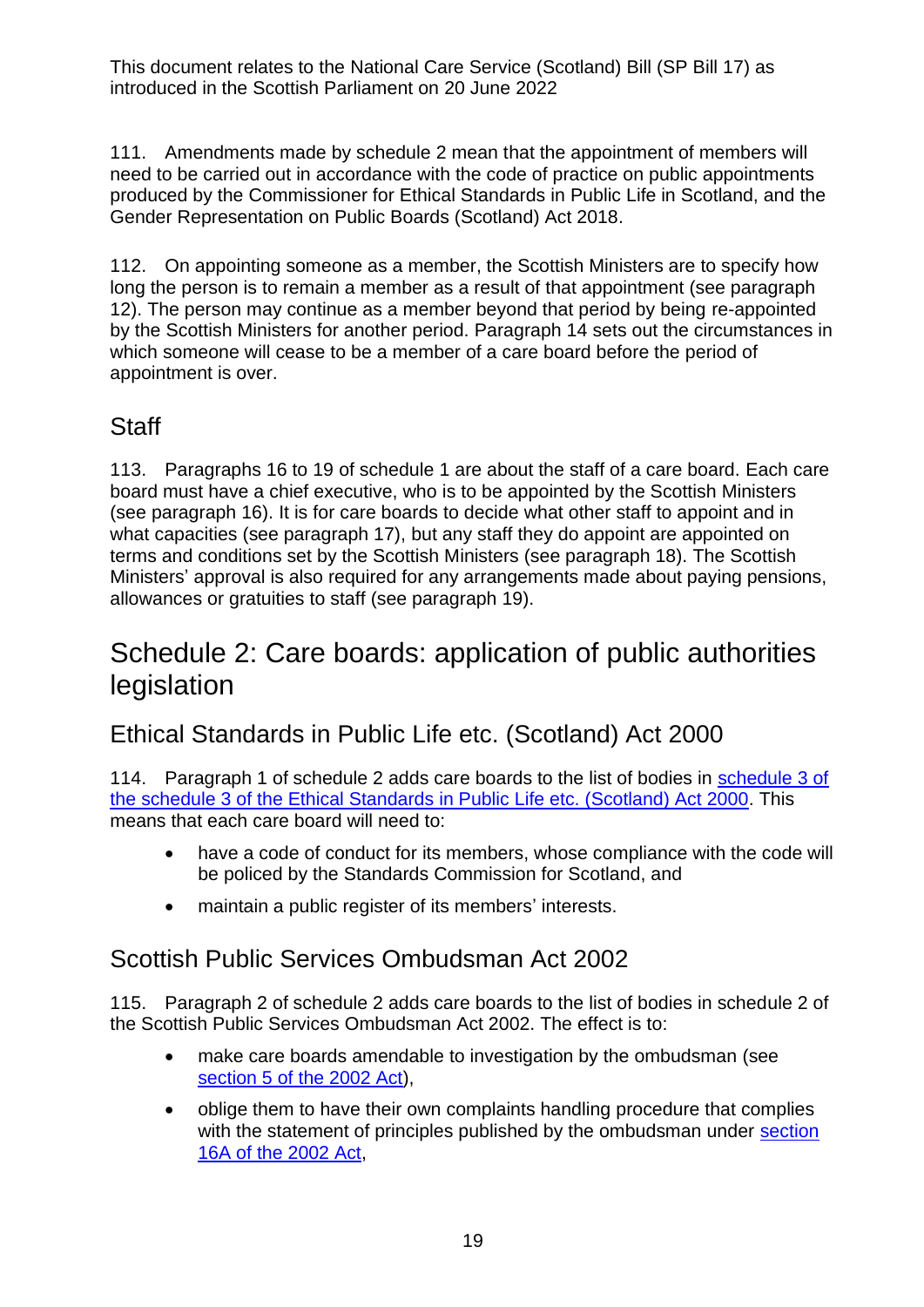• pave the way for care boards being subject to the further requirement to have a complaints handling procedure that complies with a model complaints handling procedure prepared by the ombudsman (see [sections 16B](https://www.legislation.gov.uk/asp/2002/11/section/16B) and [16C](https://www.legislation.gov.uk/asp/2002/11/section/16C) of the 2002 Act).

## Freedom of Information (Scotland) Act 2002

116. Paragraph 3 of schedule 2 adds care boards to the list of Scottish public authorities in [schedule 1 of the Freedom of Information \(Scotland\) Act 2002.](https://www.legislation.gov.uk/asp/2002/13/schedule/1) This means that they will be subject to the requirements that Act places on public bodies, including requirements to provide information to the public on request and to have in place a scheme for the pro-active publication of information they hold.

117. Being a public authority within the meaning of the Freedom of Information Act also makes a care board a "Scottish public authority" to which the [Environmental](https://www.legislation.gov.uk/ssi/2004/520/contents/made)  [Information \(Scotland\) Regulations 2004](https://www.legislation.gov.uk/ssi/2004/520/contents/made) apply.

118. In addition, as a public authority within the meaning of the Freedom of Information Act, a care board is a "public authority" or "public body" for the purposes of the General Data Protection Regulation by virtue of section 7 of the Data Protection Act [2018](https://www.legislation.gov.uk/ukpga/2018/12/section/7) (subject to the Secretary of State not making regulations under that section to remove its "public authority" status). The General Data Protection Regulation (also commonly referred to by the acronym "GDPR") is [Regulation \(EU\) 2016/679 of the](https://eur-lex.europa.eu/eli/reg/2016/679/oj)  [European Parliament and of the Council of 27 April 2016 on the protection of natural](https://eur-lex.europa.eu/eli/reg/2016/679/oj)  [persons with regard to the processing of personal data and on the free movement of](https://eur-lex.europa.eu/eli/reg/2016/679/oj)  [such data.](https://eur-lex.europa.eu/eli/reg/2016/679/oj) There are particular rules applied to bodies classified as "public authorities" (over and above those applied to all data processors) in the GDPR and the Data Protection Act 2018. An analysis of those rules is beyond the scope of these Notes.

119. In addition, being a public authority within the meaning of the Freedom of Information Act makes care boards subject to the duties imposed by [section 44 of the](https://www.legislation.gov.uk/asp/2009/12/section/44)  [Climate Change \(Scotland\) Act 2009,](https://www.legislation.gov.uk/asp/2009/12/section/44) and as such liable to monitoring and investigation under [Part 4 of that Act.](https://www.legislation.gov.uk/asp/2009/12/part/4)

## Public Appointments and Public Bodies etc. (Scotland) Act 2003

120. Paragraph 4 of schedule 2 adds care boards to the list of specified authorities in [schedule 2 of the Public Appointments and Public Bodies etc. \(Scotland\) Act 2003.](https://www.legislation.gov.uk/asp/2003/4/schedule/2) This means that the Scottish Ministers, when appointing a care board's members, will need to comply with the code of practice on public appointments produced by the Commissioner for Ethical Standards in Public Life in Scotland.

## Public Services Reform (Scotland) Act 2010

121. Paragraph 5(2) of schedule 2 adds care boards to the list of bodies in schedule 5 of the Public Services Reform (Scotland) Act 2010. This means that they are bodies in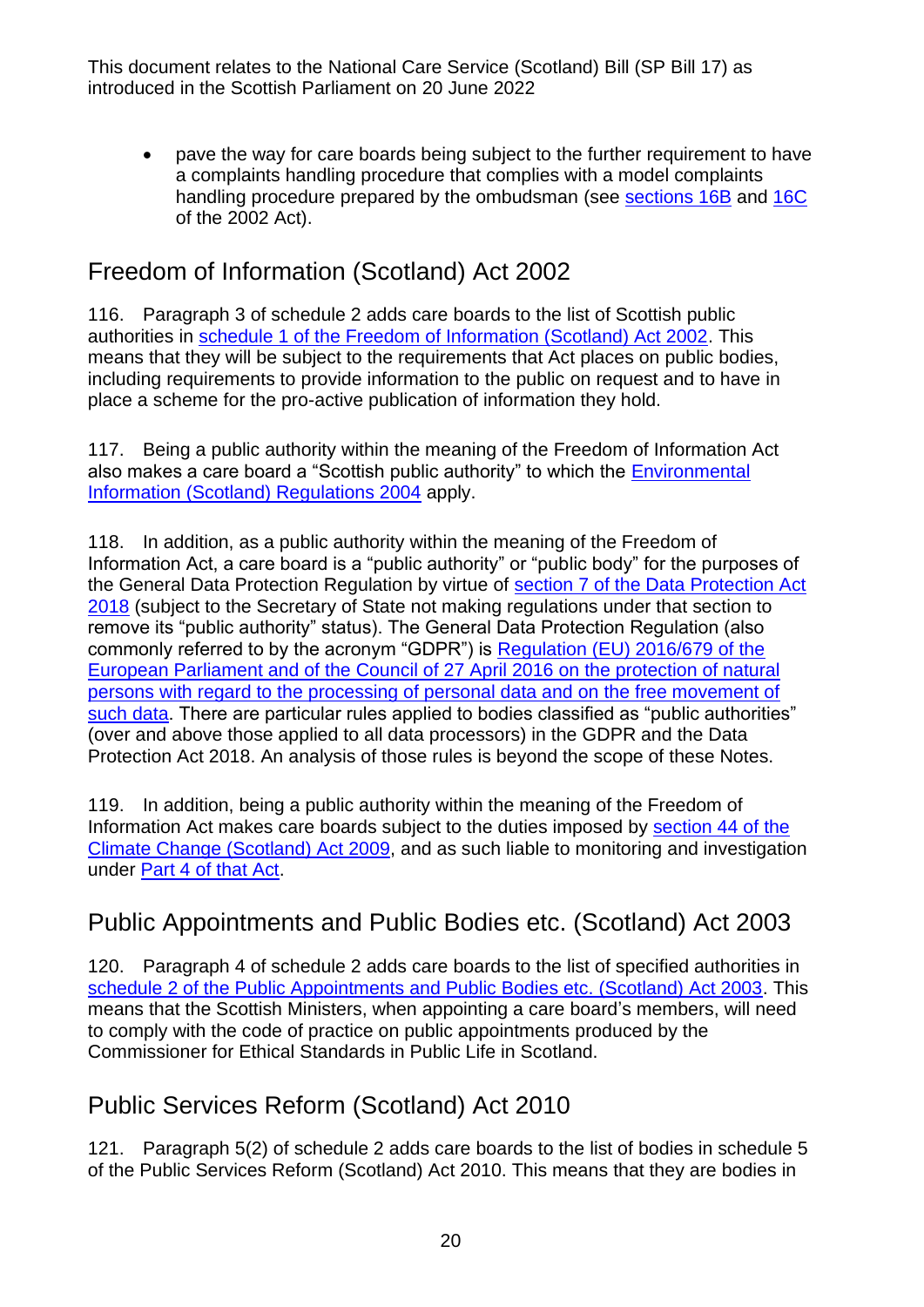relation to which an order can be made under section 14 of the Public Services Reform Act. Such an order can (subject to restrictions, including a new restriction discussed in paragraph [133](#page-21-0) below, and only after the Scottish Parliament has approved a draft of the order):

- modify, confer, abolish, transfer or provide for the delegation of any function of a public body,
- amend the constitution of a public body.

122. Paragraph 5(3) of schedule 2 adds care boards to the list of bodies in schedule 8 of the Public Services Reform Act. This means that each board will be subject to the duties to report after each financial year on:

- expenditure (see section 31 of the Public Services Reform Act), and
- the steps it has taken to promote and increase sustainable growth and improve its efficiency, effectiveness and economy (see section 32 of that Act).

### Public Records (Scotland) Act 2011

123. Paragraph 6 of schedule 2 makes care boards subject to the duties created by [the Public Records \(Scotland\) Act 2011](https://www.legislation.gov.uk/asp/2011/12/contents) to produce, implement and keep under review a records management plan.

## Procurement Reform (Scotland) Act 2014

124. Paragraph 7 of schedule 2 adds care boards to the list of contracting authorities subject to the duties created by the Procurement Reform (Scotland) Act 2014 regarding their procurement activities and some specific measures aimed at promoting good, transparent and consistent practice in procurement.

## Community Empowerment (Scotland) Act 2015

125. Paragraph 8(2) of schedule 2 adds local care boards to the list of persons in section 13 of the Community Empowerment (Scotland) Act 2015 who have a duty to facilitate community planning and take reasonable steps to ensure that community planning partnerships (established under that Act) carry out their functions efficiently and effectively.

126. Paragraph 8(3) adds care boards to the list of persons in schedule 1 of the Community Empowerment Act. This makes care boards community planning partners for the purposes of Part 2 of that Act.

127. Paragraph 8(4) adds care boards to the list of persons in schedule 3 of the Community Empowerment Act. This makes a care board a "relevant authority" for the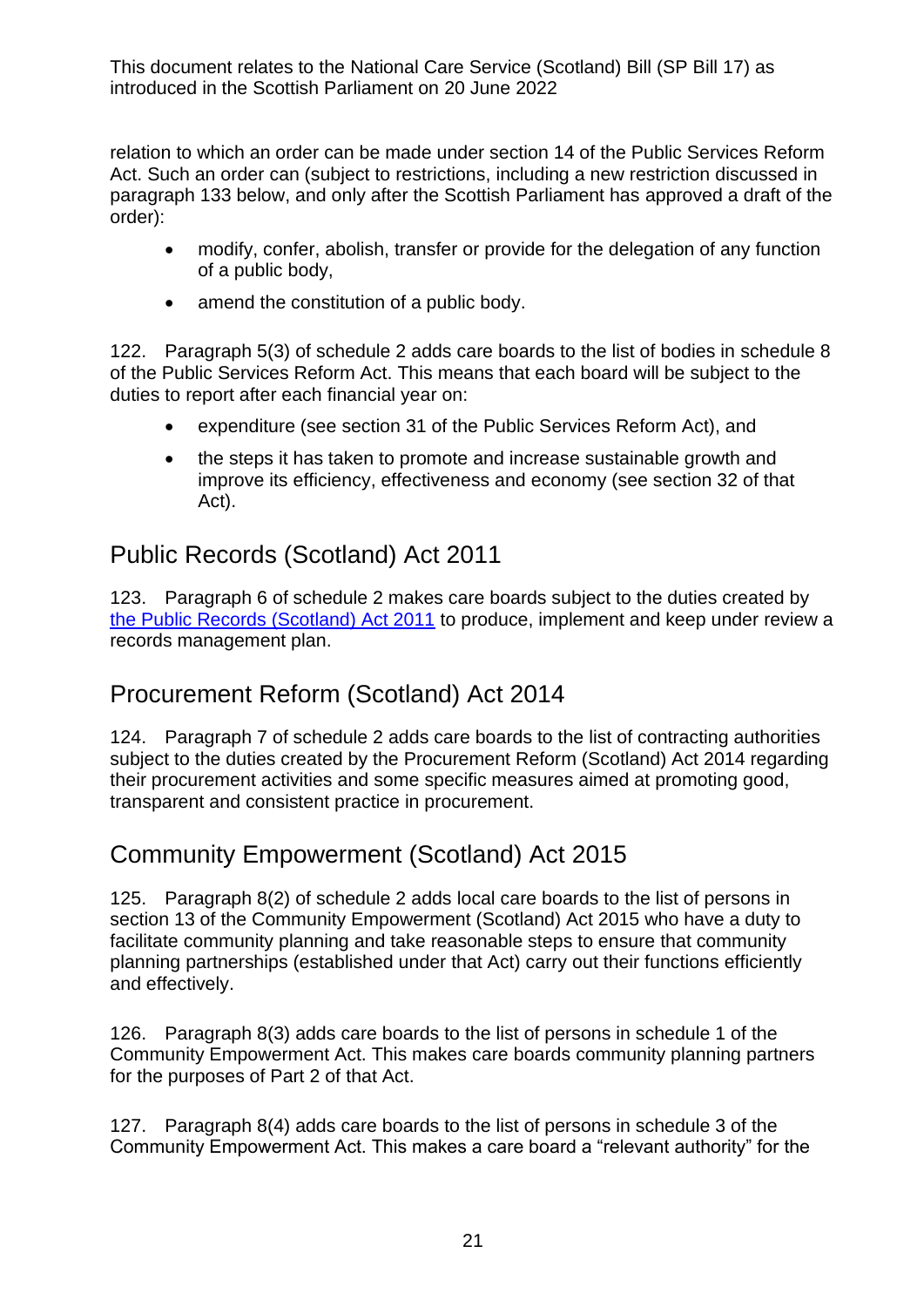purposes of Part 5 of that Act, which means its assets may fall to be transferred under that Part to a community transfer body as defined in section 77.

## British Sign Language (Scotland) Act 2015

128. Paragraph 9 of schedule 2 makes care boards listed authorities for the purposes of the [British Sign Language \(Scotland\) Act 2015,](https://www.legislation.gov.uk/asp/2015/11) which means that they are required to periodically produce a plan about the measures they are taking in relation to British Sign Language (see sections 2 and 3 of the Act).

## Gender Representation on Public Boards (Scotland) Act 2018

129. Paragraph 10 of schedule 2 adds care boards to the list of bodies in schedule 1 [of the Gender Representation on Public Boards \(Scotland\) Act 2018.](https://www.legislation.gov.uk/asp/2018/4/schedule/1) This means that in appointing care board members, the Scottish Ministers must give preference to a woman if there are equally qualified candidates of either gender and appointing a woman would result in, or be a step towards, 50% of the board's membership being women (see [section 4 of the 2018 Act\)](https://www.legislation.gov.uk/asp/2018/4/section/4). In addition, the 2018 Act requires that steps be taken to encourage women to apply to be care board members (see [section](https://www.legislation.gov.uk/asp/2018/4/section/5) 5).

## Schedule 4: Modifications in connection with Part 1

## Acquisition of Land (Authorisation Procedure) (Scotland) Act 1947

130. See paragraph 53 above in relation to the compulsory purchase power under section 26.

## Local Government (Scotland) Act 1973

131. Chapter 6 of Part 1 of the Bill gives the Scottish Ministers the power to transfer social care functions from local authorities to the institutions of the National Care Service. Where there is a complete transfer of the function of providing a social care service away from local authorities, there will no longer be a clear legal basis for a local authority to continue providing the service. It may be, however, that a National Care Service institution would want to enter into a contract with a local authority to have it continue providing a care home service for example.

132. Paragraph 2 of schedule 4 amends the Local Government (Scotland) Act 1973 to provide a clear legal basis for local authorities' continued involvement in providing services when it is no longer their statutory duty to provide them. Their continued involvement, by virtue of the amendment, will be as a contractor.

## Public Services Reform (Scotland) Act 2010

<span id="page-21-0"></span>133. Chapter 6 of Part 1 of the Bill gives the Scottish Ministers powers to transfer the functions of health boards and special health boards to National Care Service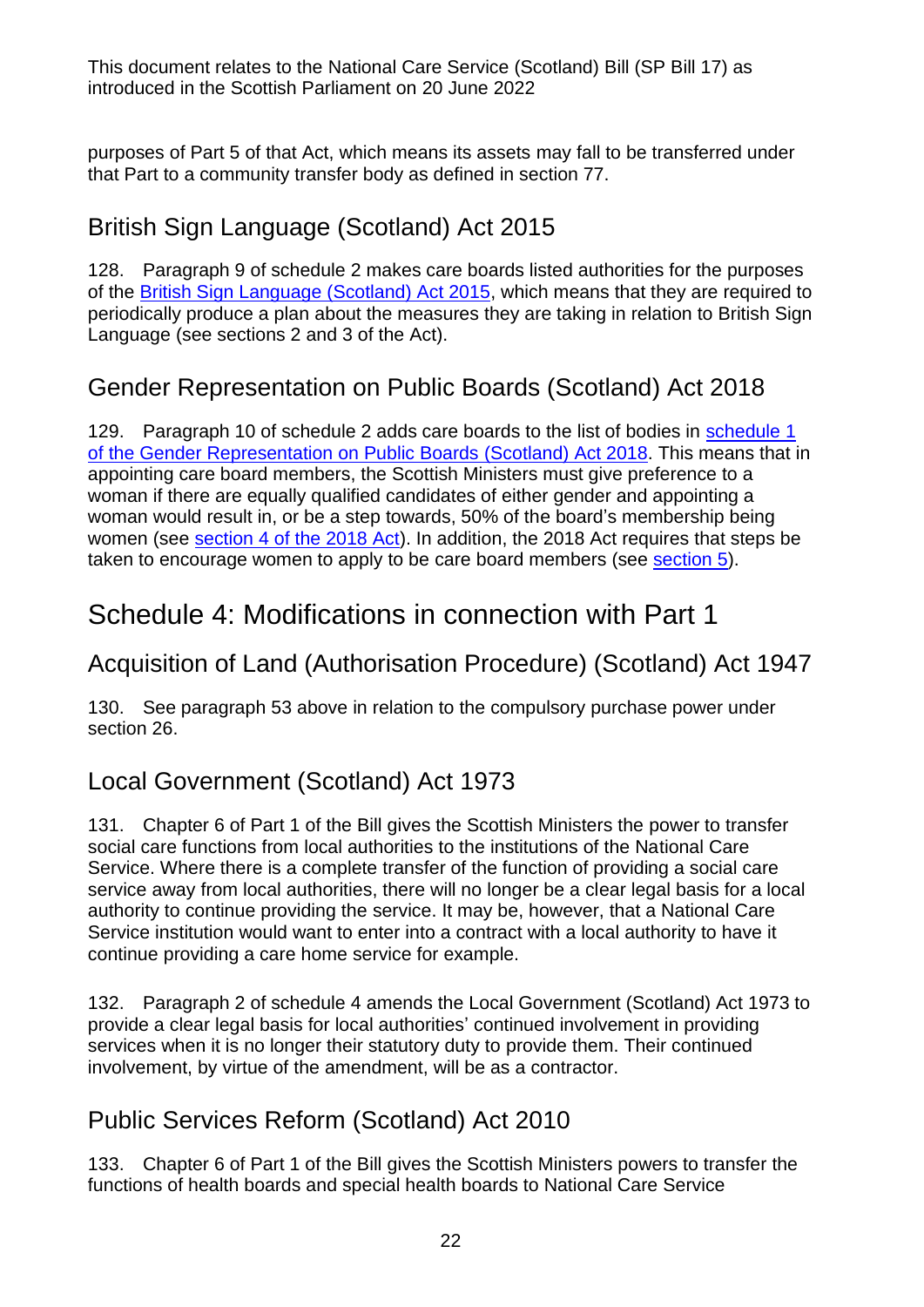institutions. Section 31 generally allows the Scottish Ministers to transfer staff in consequence of a transfer of functions, but subsection (2) precludes that power being used to transfer health board and special health board staff. In theory, that restriction could be bypassed by transferring functions from a health board or special health board to a National Care Service institution using an order under the Public Services Reform (Scotland) Act 2010 instead of regulations under Chapter 6 of Part 1 of the Bill. To foreclose that possibility, paragraph 3 of schedule 4 amends section 14 of the Public Services Reform Act so that an order made under it cannot be used to effect a transfer of functions that could be effected instead by regulations under Chapter 6 of Part 1 of the Bill.